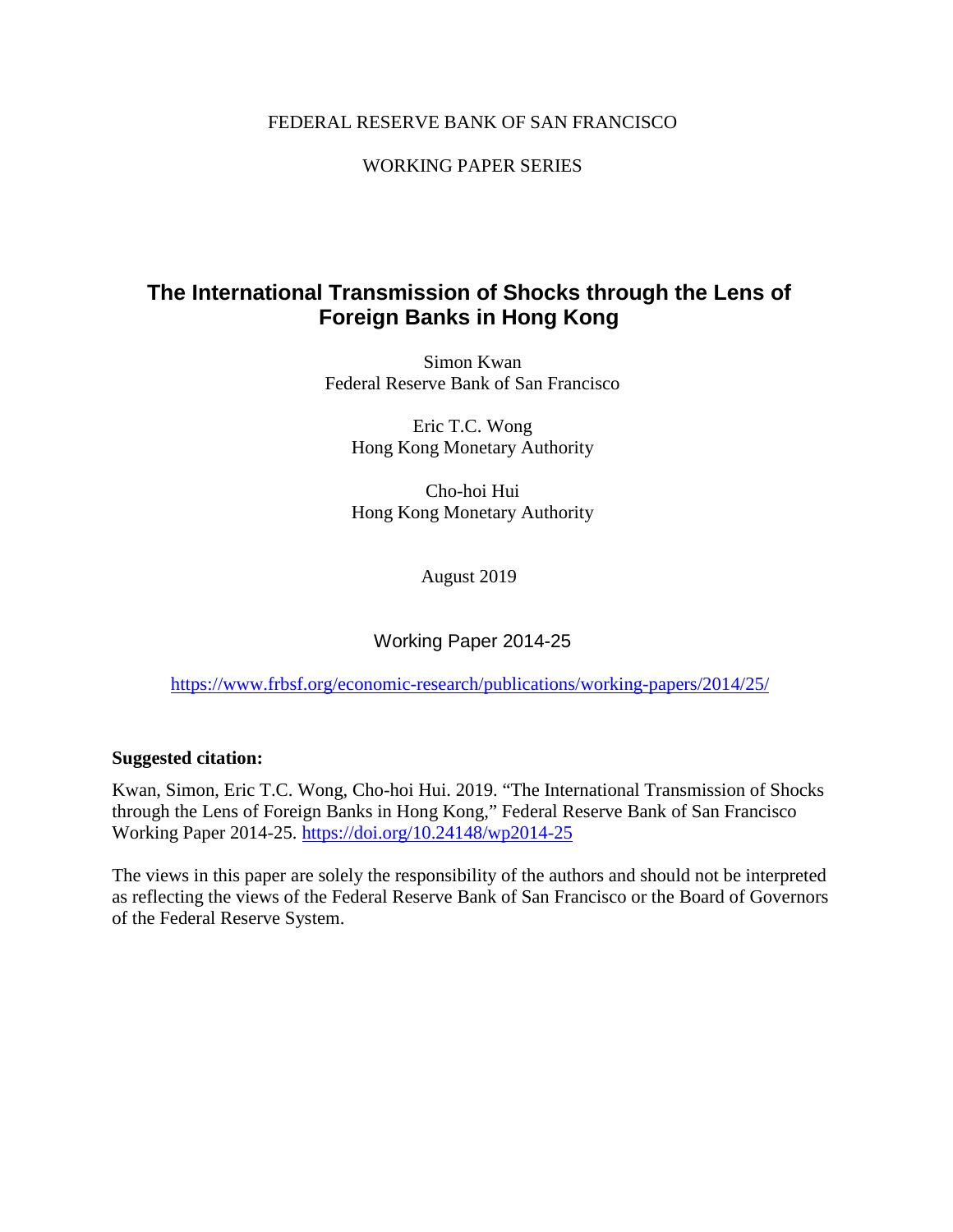# **The International Transmission of Shocks through the Lens of Foreign Banks in Hong Kong**

Simon Kwan, Federal Reserve Bank of San Francisco

Eric T.C. Wong, Hong Kong Monetary Authority

Cho-hoi Hui, Hong Kong Monetary Authority

#### August, 2019

#### Abstract

We examine the effects of the 2007-09 U.S. financial crisis and the 2011-12 European sovereign debt crisis on global banks' foreign operation in Hong Kong. During both crises, foreign banks from crisis countries did not exhibit significantly different liquidity management than banks from non-crisis countries, suggesting that the liquidity interventions by the home countries' central banks seemed effective. However, foreign banks from crisis countries significantly pulled back their lending in Hong Kong, relative to their non-crisis counterparts, resulting in significantly slower asset growth. Our results suggest the possibility of a lending channel in the transmission of shocks from the home country to the host country.

On the other hand, quantitative easing by central banks is found to have significant effects on their global banks' liquidity management in Hong Kong. Foreign banks held less liquid assets, and up streamed less funds to their parents when their home country central bank conducted QE. QE banks in Hong Kong are also found to lend less, and grew their assets slower, than non-QE banks.

Keywords: financial crisis, foreign banks, quantitative easing

JEL Codes: G01, G21, F65

An early version of this paper was entitled "The International Transmission of Shocks: Foreign Bank Branches in Hong Kong during Crises." Excellent research support from the Hong Kong Institute for Monetary Research, including research assistance by Andrew Tsang, Steven Kong, and Kelvin Ho are gratefully acknowledged. The views expressed in this paper are those of the authors and do not necessarily reflect the views of the Federal Reserve Bank of San Francisco, the Federal Reserve System, the Hong Kong Monetary Authority, or the Hong Kong Institute for Monetary Research. The authors are responsible for any errors or omissions.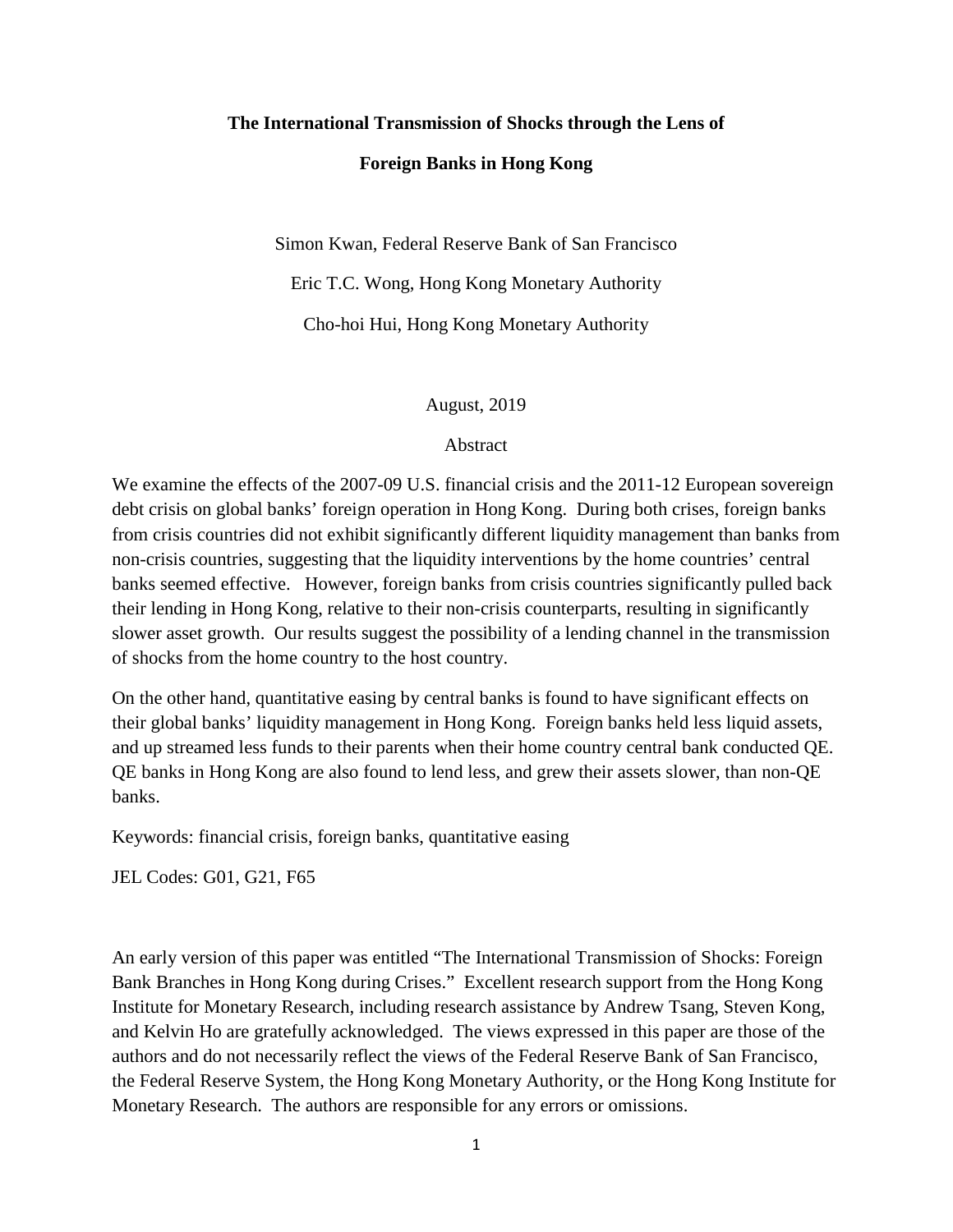## **I. Introduction and Motivation**

The transmission of shocks in the global financial system has always been an important topic in international finance. With the globalization of financial markets and increasing capital flows across countries, the channels and the magnitude of transmission of shocks are evolving over time. In this paper, we are interested in understanding how two recent shocks in advanced foreign economies, namely, the 2007-09 U.S. financial crisis and the 2010-11 euro area sovereign debt crisis, were transmitted to Hong Kong through the crisis country's foreign banking organizations operating in Hong Kong. More specifically, we are interested in examining how a shock in the home country of a global bank affects the operation of its foreign branch in a host country, including lending activities, funding activities, and intrafirm liquidity management.

Following the global financial crisis and the European sovereign debt crisis, with policy rates hitting the lower bound for nominal interest rates, the Federal Reserve, the European Central Bank, and the Bank of England conducted large-scale asset purchases, or quantitative easing, to stimulate their economies. While the Bank of Japan has conducted quantitative easing since early 2000s, it expanded the program in 2013 and 2014 under the quantitative and qualitative easing program (QQE), and in 2016 added "yield curve control" to their QQE by explicitly targeting the 10-year Japanese government bond yield. While there are important differences in the quantitative easing programs across countries, this paper examines the effects of monetary easing in the home country on global banks' foreign operation in Hong Kong, following a similar line of inquiry as in the transmission of shocks.

As an international financial center, Hong Kong has a large number of foreign banks, totaling 146 in 2017. A large majority of these foreign banking affiliates are established as branches of foreign banks, while the larger foreign bank operations are established as subsidiaries. In 2017, 45 of the top 50 global banking organizations (by total assets) had established either a branch or a subsidiary in Hong Kong. These foreign banking operations vary by size, complexity, and scope of activities. Some of them are active in both funding and lending activities, gathering local deposits to provide loans to local borrowers. Others tend to rely more heavily on either lending or funding in the local market, depending on the global bank's business model.<sup>[1](#page-2-0)</sup> As such, the asset and liability management of foreign bank affiliates in Hong Kong varies quite considerably, providing a rich empirical setting to study how foreign banking operations respond to home country financial shocks and home country quantitative easing in a small open economy.

<span id="page-2-0"></span> <sup>1</sup> Please see Box 6 "Changing business models of Hong Kong branches of US and European global banks" (pages 81-84) in Hong Kong Monetary Authority (2013) for a description of business models of Hong Kong branches of US and European global banks.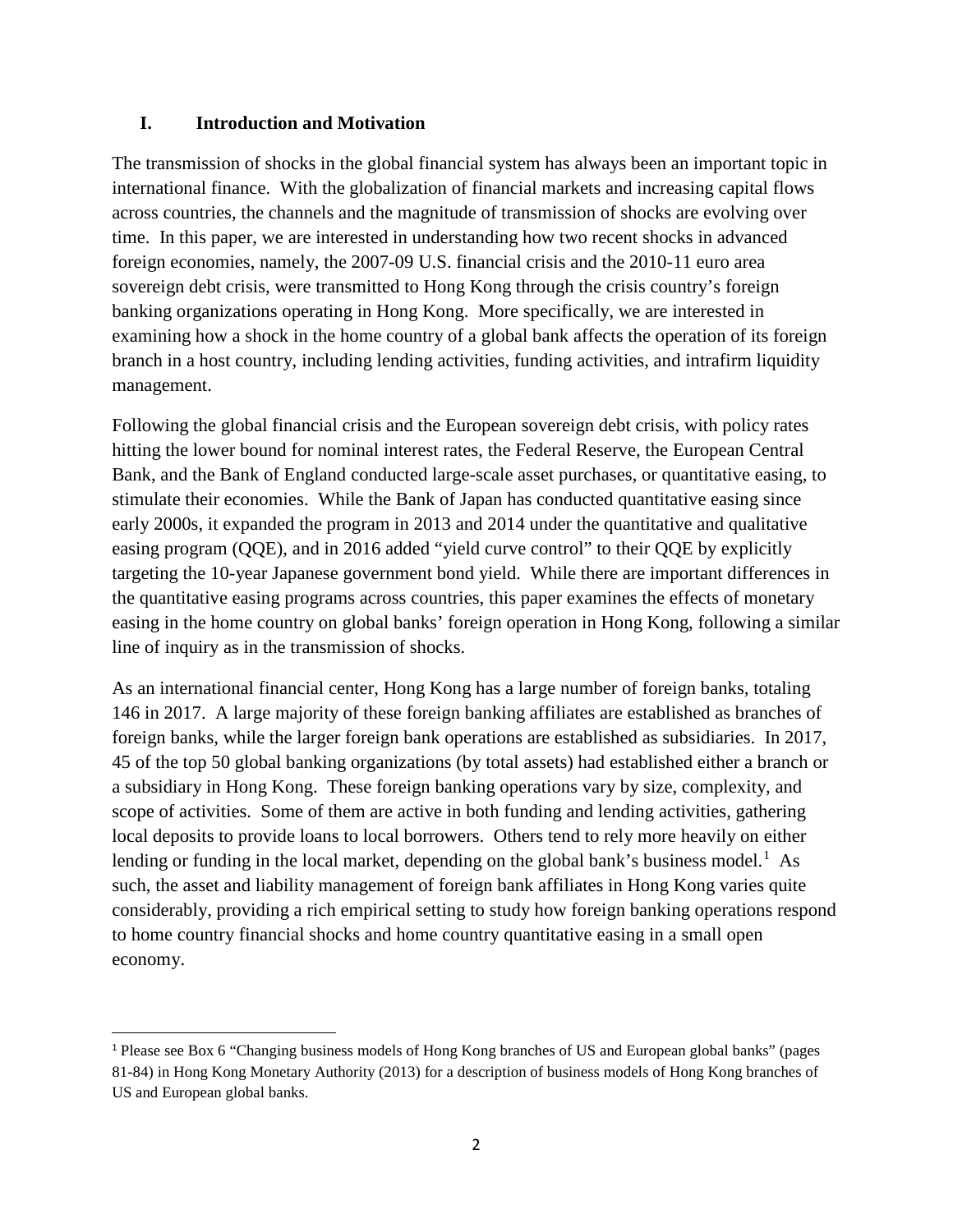Our empirical strategy is to use the 2007-09 U.S. financial crisis and the 2010-11 euro area sovereign debt crisis as exogenous events to test for differences in foreign banks' lending, funding, and liquidity management in Hong Kong, relative to local banks and foreign banks from non-crisis countries using the difference-in-difference methodology. We apply the same methodology to examine the effects of quantitative easing in the home country on foreign banks in Hong Kong.

There is a growing literature on how global banks manage their liquidity worldwide. For example, Cetorelli and Goldberg (2012) study the liquidity management of U.S. global banks from the perspective of the parent company. They find that funds regularly flow between parent banks and their foreign affiliates in diverse foreign markets; and further show that parent banks experiencing funding shocks tend to reallocate liquidity according to a location-related pecking order, which depends on the relative importance of the foreign affiliates' contributions to their parent companies' revenue stream. Rather than focusing on the parent companies of a few global banks, our approach is to study the liquidity management of a cross section of foreign banks in Hong Kong whose parents are from different foreign countries. Our research design therefore encompasses a wide range of foreign banks, which differ considerably in the scale of foreign operations. More importantly, assuming the shocks in the home country to be exogenous to Hong Kong, this provides a natural experiment setting to isolate the treatment effects on foreign banks from a host country's perspective.

The host country is expected to have a vested interest in the effects of foreign shocks on foreign banks' activities in its jurisdiction, including both funding and lending activities in the local banking markets, as well as their safety and soundness. The empirical evidence on the bank lending channel (see for example Kashyap, Stein and Wilcox 1993, Peek and Rosengren 1997, Kashyap and Stein 2000, Paravisini 2008, Khwaja and Mian 2008) points to the real effects of bank credit availability on the local economy. Although quantifying the magnitude of the economic impact could be challenging, host country policy makers may want to lean against the possibility of an adverse macroeconomic shock originated from a foreign source but transmitted through the foreign bank channel. In a similar spirit, applying the Basel liquidity requirements, including the liquidity coverage ratio and the stable funding ratio, at the foreign branch level, could mitigate the potential spillover of a liquidity shock from the home country to the host country.

The rest of the paper is organized as the following. Section II discusses foreign banks in Hong Kong, which provide a rich environment to conduct quasi-natural experiments on international spillover through the banking channel. Section III describes the U.S. financial crisis and the European sovereign debt crisis, as well as the quantitative easing conducted by major central banks after the crises. We use these exogenous shocks to examine the differences between treated and untreated banks in Hong Kong. The methodology and data are described in Section IV. Section V reports the empirical findings. Section VI concludes.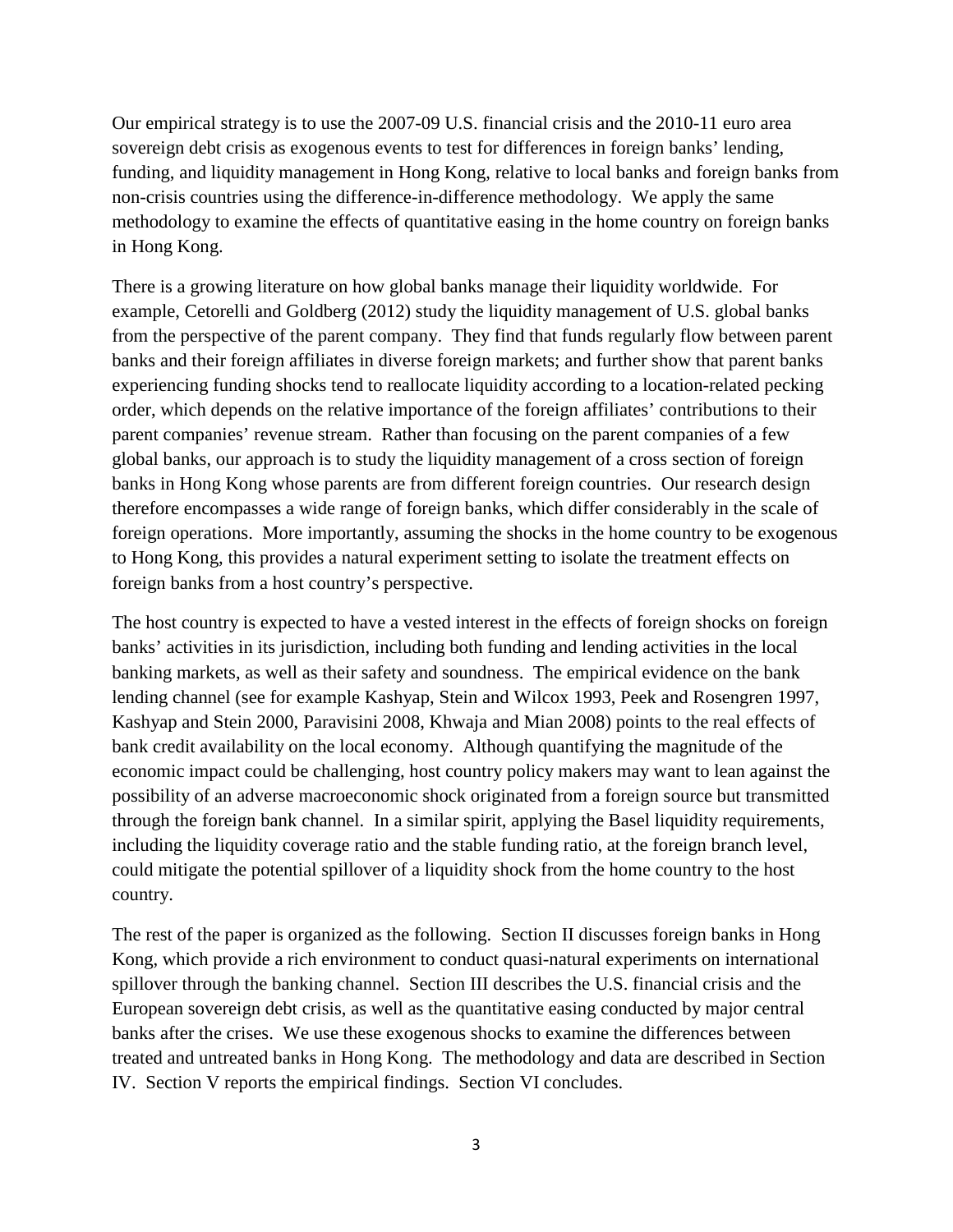## **II. Foreign Banks in Hong Kong**

Hong Kong, a former British colony and currently a Special Administrative Region of the People's Republic of China, is a small open economy that has its own government. It is characterized by free trade, low taxation and minimum government intervention. It is the world's 7<sup>th</sup> largest trading economy, with the mainland China as its most significant trading partner. Hong Kong Gross Domestic Product (GDP) in 2017 was HK\$2,661 billion (US\$341 billion), less than 2 percent of the U.S. GDP in that year. Despite its small size, Hong Kong is an international financial center, hosting 45 of the 50 largest global banking organizations (in terms of consolidated total assets) from around the world.

Indeed, the three largest commercial banks in Hong Kong, the Hong Kong and Shanghai Banking Corporation Limited, the Bank of China (Hong Kong) Limited, and the Standard Chartered Bank (Hong Kong) Limited, are all foreign banks. These three banks have been authorized by the Hong Kong government to issue banknotes in Hong Kong, and they are also referred to as note-issuing banks in Hong Kong.

The Hong Kong dollar is pegged to the US dollar under the Linked Exchange Rate System since 1983, providing a stable local currency that has almost no exchange rate risk with the US dollar. With a stable currency, no restriction on capital flows, and strong links to mainland China and the Asia Pacific Region, Hong Kong serves as both a lending and funding hub for international banks. The cross-border banking funds by the Hong Kong banking sector, on a net basis, rose rapidly before the 2007-09 financial crisis and peaked at US\$222 billion in October 2007; and these cross-border funding flows were driven largely by intra-firm funding flows of globally active bank branches in Hong Kong (Hong Kong Monetary Authority [2](#page-4-0)014).<sup>2</sup>

The banking system in Hong Kong has been stable and sound. In 2017, over 60 percent of total financial assets in Hong Kong intermediated through the banking system (compared to less than 40 percent in the U.S. and about 40 percent in the euro area) (Financial Stability Board 2019). Small and medium business enterprises, and households rely on banks as a major source of credit. Moreover, banks in Hong Kong have broad power under the so-called universal banking model, so that they can provide a portfolio of financial services to their customers, including securities brokerage, money managing, and insurance. Profitability of banks in Hong Kong has been robust, with return on equity growing to about 13 percent in 2018. This also motivates foreign banks to enter the Hong Kong market.

<span id="page-4-0"></span> <sup>2</sup> Wong, Tsang, and Kong (2014) provided evidence that during the financial crisis, global banks reacted to a parentbank funding shock by repatriating funds from their Hong Kong branches through their internal capital market, and thereby transmitting global banks' liquidity shock from the home to the host country. We follow a similar line of inquiry, using a different methodology. Moreover, in addition to studying the 2007-09 U.S. financial crisis on Hong Kong foreign bank branches, we also examine the shock arising from the 2010-11 euro area sovereign debt crisis. Furthermore, we investigate the effects of the crises on foreign bank lending in Hong Kong.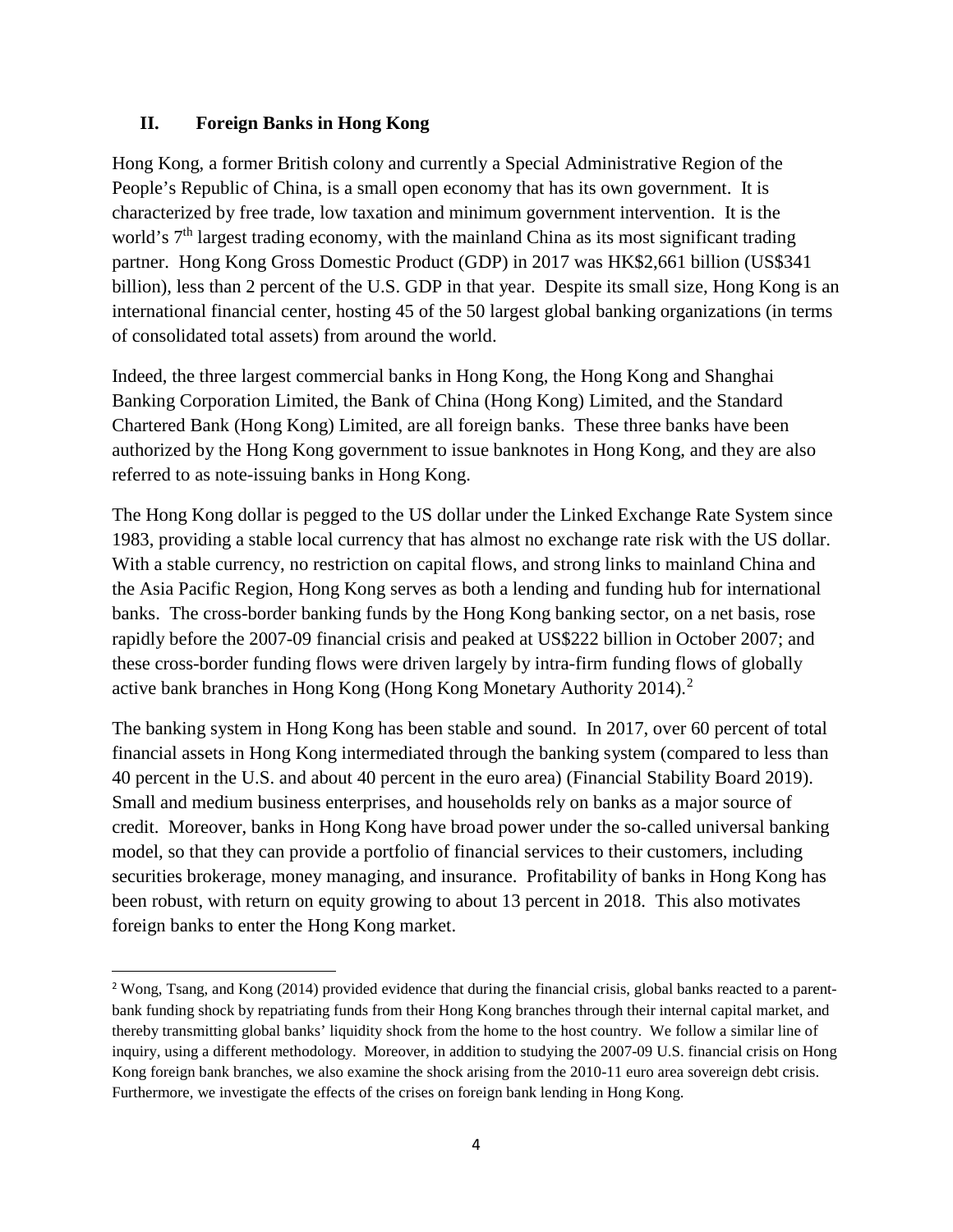### **III. Foreign Financial Shocks and Quantitative easing**

The 2007-09 global financial crisis originated from the U.S., and the 2010-11 sovereign debt crisis in the euro area are well documented.<sup>[3](#page-5-0)</sup> Many global banks headquartered in the U.S. and countries in the euro area have established branches or subsidiaries in Hong Kong before the crises. Our research design is to treat these two financial shocks as natural experiments, and to examine whether foreign banks in Hong Kong whose parents are from the U.S. or the euro area behaved differently in Hong Kong, relative to local banks and other foreign banks from noncrises countries. Given the massive dislocation in the credit market and the interbank market of the home country during the crises, we are particularly interested in how the foreign shocks affect foreign banks' liquidity management in Hong Kong. Whether and how the foreign shocks affect foreign banks' lending and non-lending activities in Hong Kong would also be relevant to the host country banking supervisors and policy makers.

Both the U.S. financial crisis and the euro area sovereign debt crisis sent shock waves across the globe. They are often referred to as global financial crises, dragging down economic growth around the world and disrupting markets in major financial centers. In today's world of globalization and connected markets, both the local economy in Hong Kong and the financial markets there were affected by the crises. It is therefore important to distinguish between the treatment effect, that is, foreign banks from crisis countries, and the systematic effect that affects all banks in Hong Kong. The difference-in-difference approach is well suited for this kind of inquiry.

Following the global financial crises, recessions in the crises countries as well as other advance economies exhausted conventional monetary policy in many central banks when their policy rates reached the effective zero lower bound. The Federal Reserve, the European Central Bank, and the Bank of England conducted large-scale asset purchases of long-term bonds and other financial assets to stimulate economic growth, boost employment, and raise inflation towards its targeted level. These unconventional monetary policies of asset purchases are referred to as quantitative easing (QE). While the Bank of Japan has conducted quantitative easing since early 2000s, it expanded the program in 2013 and 2014 under the quantitative and qualitative easing program (QQE), and in 2016 added "yield curve control" to their QQE by explicitly targeting the 10-year Japanese government bond yield.

In addition to lowering long-term interest rates, QE creates a large quantity of reserves in the home country's banking system to finance the central bank's asset purchases. Whether QE works and the channels through which QE might work are still the subject of debate in both the

 $\overline{a}$ 

<span id="page-5-0"></span><sup>&</sup>lt;sup>3</sup> See for example, Financial Crisis Inquiry Commission (2011), and Gorton and Metrick (2012a, 2012b) and the references therein for the 2007-09 financial crisis in the U.S., and Lane (2012) and the references therein for the euro area sovereign debt crisis.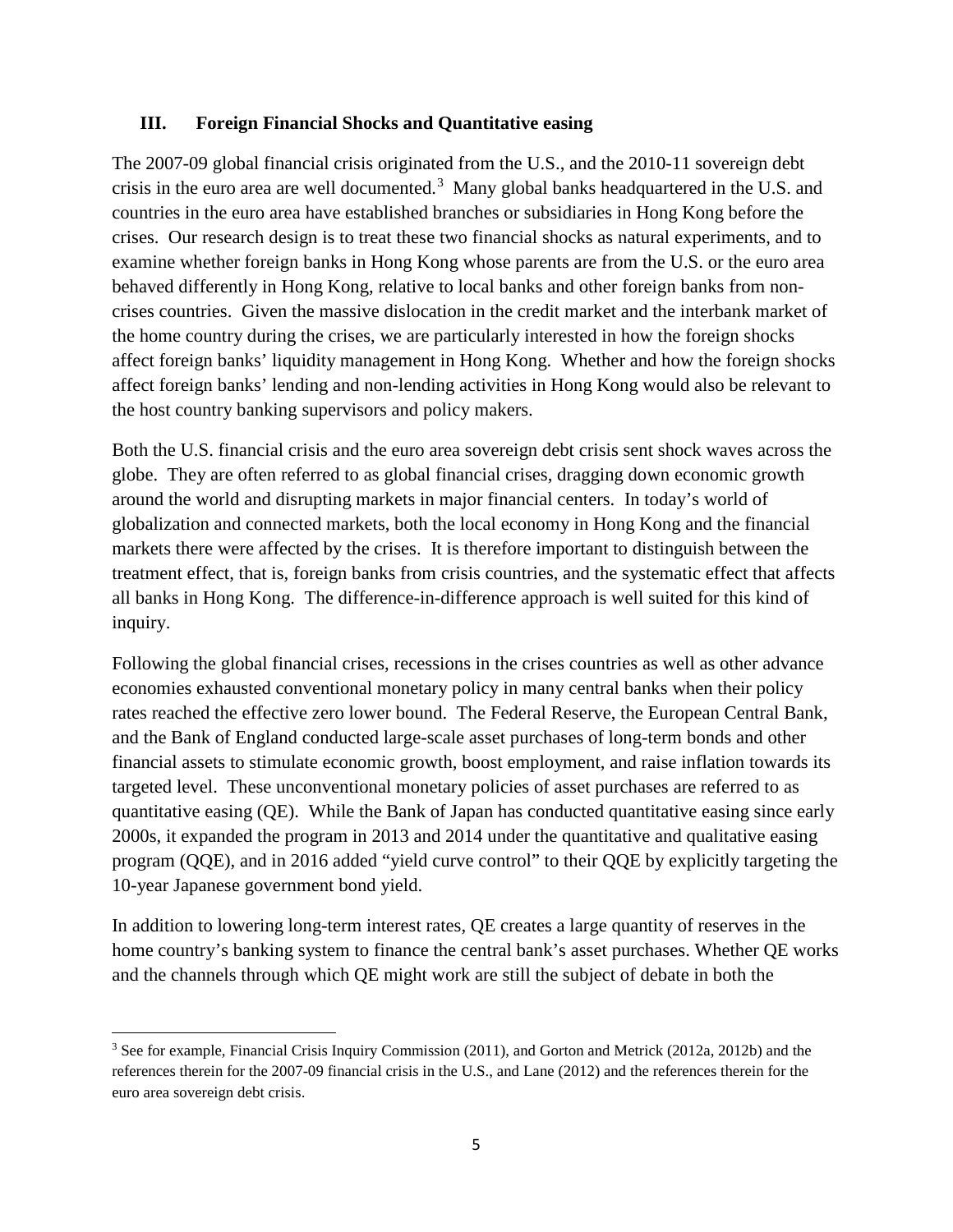academic circle and the policy circle.<sup>[4](#page-6-0)</sup> Abstracting from how QE might work, we explore whether foreign banks from countries conducting QE performed differently in Hong Kong in their liquidity management and lending activities, relative to local banks and other foreign banks from countries without QE.

In the following subsections, we briefly chronicle the onset and development of the two financial crises, including the associated policy responses by the Federal Reserve and the European Central Bank. Rather than laying out all the twists and turns of the financial crisis, we highlight certain important developments that allow us to define the event dates in our empirical analysis. The last subsection provides a timeline of the QE programs by the Federal Reserve, European Central Bank, Bank of England, and Bank of Japan.

#### **a. 2007-09 U.S. Financial Crisis**

A prominent feature of the 2007-09 financial crisis that is relevant to this paper is the severe dislocation it caused in key financial markets that resulted in the seizing up of the interbank funding market. Figure 1 shows the spread between the 3-month London interbank offered rate (LIBOR) and the overnight indexed swap (OIS) rate, which reflects expectations of the overnight federal funds rate over the same 3-month period, from 2005 to 2013. This spread measures the risk premium that banks in the Libor panel face in borrowing 3-month term funds rather than overnight.

Before the financial crisis, the Libor-OIS spread was negligible, implying that banks paid a very small premium in borrowing term funds versus overnight funds. When the run on the wholesale funding market started in August 2007, the Libor-OIS spread spiked up.<sup>[5](#page-6-1)</sup> In response, shortly after the Federal Reserve's policy making body, the Federal Open Market Committee (FOMC) concluded their scheduled meeting on August 7, the Federal Reserve announced on August 10 that it was providing liquidity to facilitate the orderly functioning of financial markets.

While the liquidity injection by the Federal Reserve prevented the funding market from deteriorating, it did not arrest the skittishness in the market. Towards the end of 2007, the dislocation in the short-term funding market worsened, perhaps due to heighted demand for term funds around year-end when banks prepare for their year-end financial statements. On December 17, 2007, the Federal Reserve, along with four other foreign central banks in Canada,

<span id="page-6-0"></span> <sup>4</sup> See Haldane et al (2016) and the references therein for a review of the existing literature.

<span id="page-6-1"></span><sup>5</sup> Although the run on the wholesale funding market began in August 2007, the buildup of financial excesses, including the credit boom, rising house prices, expansion of wholesale funding in the so called shadow banking system, had been happening over a number of years before the crisis. What triggered the run seemed to be the failure of a number of subprime mortgage originators in the first half of 2007, and the rapid deterioration in subprime-related security prices.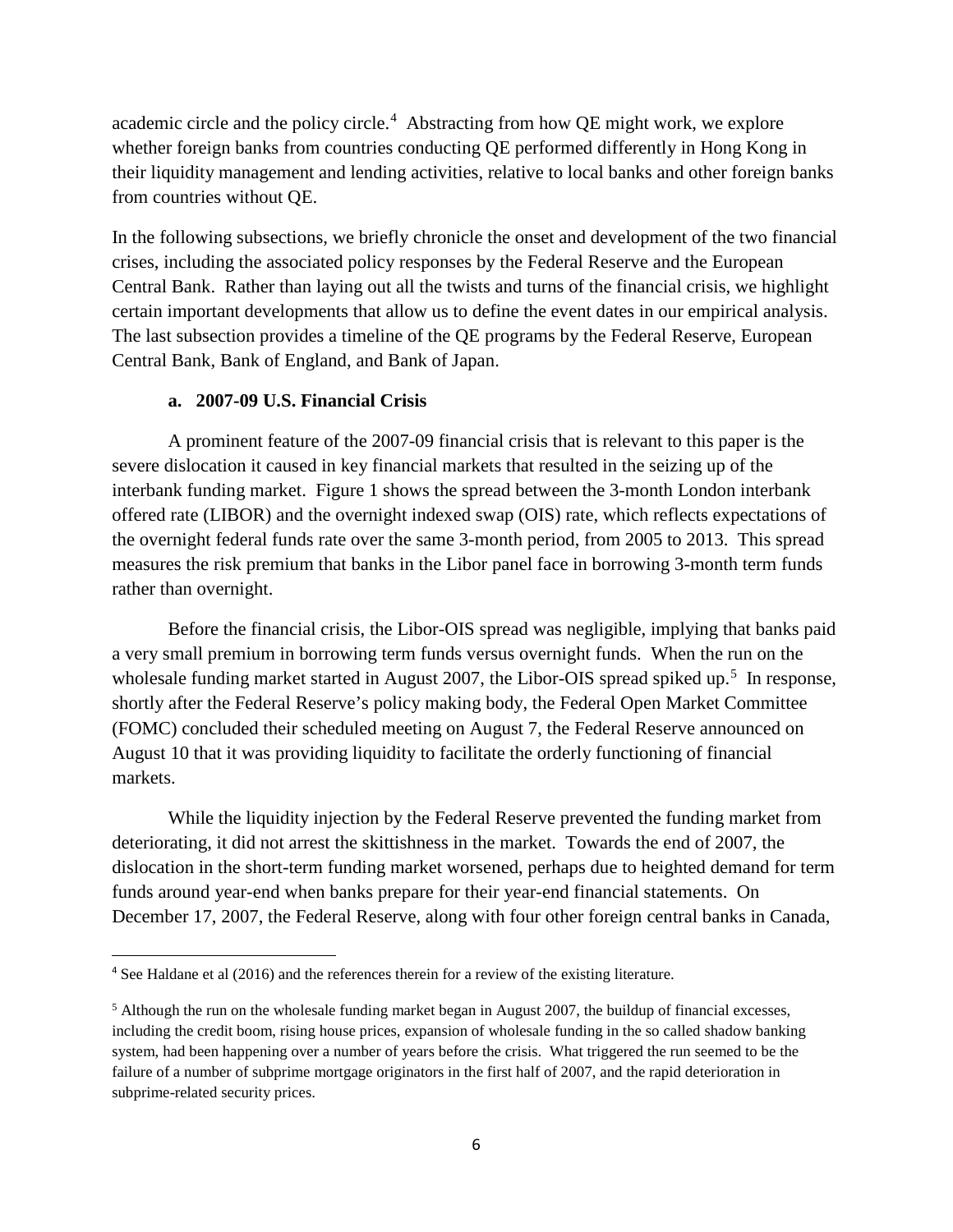the U.K., the euro area, and Switzerland responded to the liquidity shock by announcing a number of extraordinary measures designed to address elevated pressures in short-term funding markets. In the U.S., the Federal Reserve started auctioning term funds to depository institutions under the Term Auction Facility (TAF). To meet the dollar shortage overseas, the FOMC authorized temporary swap lines with the European Central Bank and the Swiss National Bank.

The introduction of TAF provided much needed temporary relief to the interbank funding market, and the Libor-OIS spread eased somewhat in early 2008. However, large financial institutions in the U.S., especially broker-dealers which relied heavily on wholesale funding, remained under intense pressure. The financial markets weathered the forced sale of Bear Sterns in March 2008 reasonably well. In early September, the placement of both Fannie Mae and Freddie Mac into conservatorship by the U.S. Treasury pushed the financial system closer to the edge.

On September 15, Lehman Brothers filed for bankruptcy. Not only did financial markets plummet but credit markets seized up. (The spike in the Libor-OIS spread, while unprecedented, might also reflect few transactions taking place in the funding market.) Due to the interconnectedness of large financial institutions, as well as their common exposure, the solvency of many large financial firms was in doubt. Merrill Lynch, another large broker-dealer, announced on September 15 that it was being acquired by Bank of America. AIG received emergency liquidity assistance from the Federal Reserve on September 16. The Washington Mutual Bank was closed by its regulators, and announced on September 25 that it was being acquired by JP Morgan Chase. Wachovia announced on October 3 that it was being acquired by Wells Fargo.

The widespread uncertainty about the solvency and soundness of many banks in the U.S., including the very large ones, essentially drove information asymmetry in credit markets to extreme levels so that the market failed. Indeed, Flannery, Kwan, and Nimalendran (2013) reported that their measures of opacity in large banking firms using market microstructure data skyrocketed. As long as concerns about the solvency of large financial institutions remained in question, the interbank market was unsettled and illiquid. While the Libor-OIS spread continued to be elevated, it was unclear how much transaction volume took place at those rates. It seems quite conceivable that the demand for liquidity by banks reached the highest point during this crisis (Gale and Yorulmazer 2009).

To improve liquidity in the credit market, it became apparent that policy makers had to resolve the root cause of the credit market failure: information asymmetry between borrowers and lenders. In an effort to assist the public's understanding of the health of financial institutions, the Federal Reserve, joint with other federal banking regulators, conducted the Supervisory Capital Assessment Program (SCAP) on 19 of the largest banking firms in late 2008, and publicly announced the SCAP results in May 2009. The release of the SCAP findings, in conjunction with the mandatory recapitalization program, effectively reduced the opacity of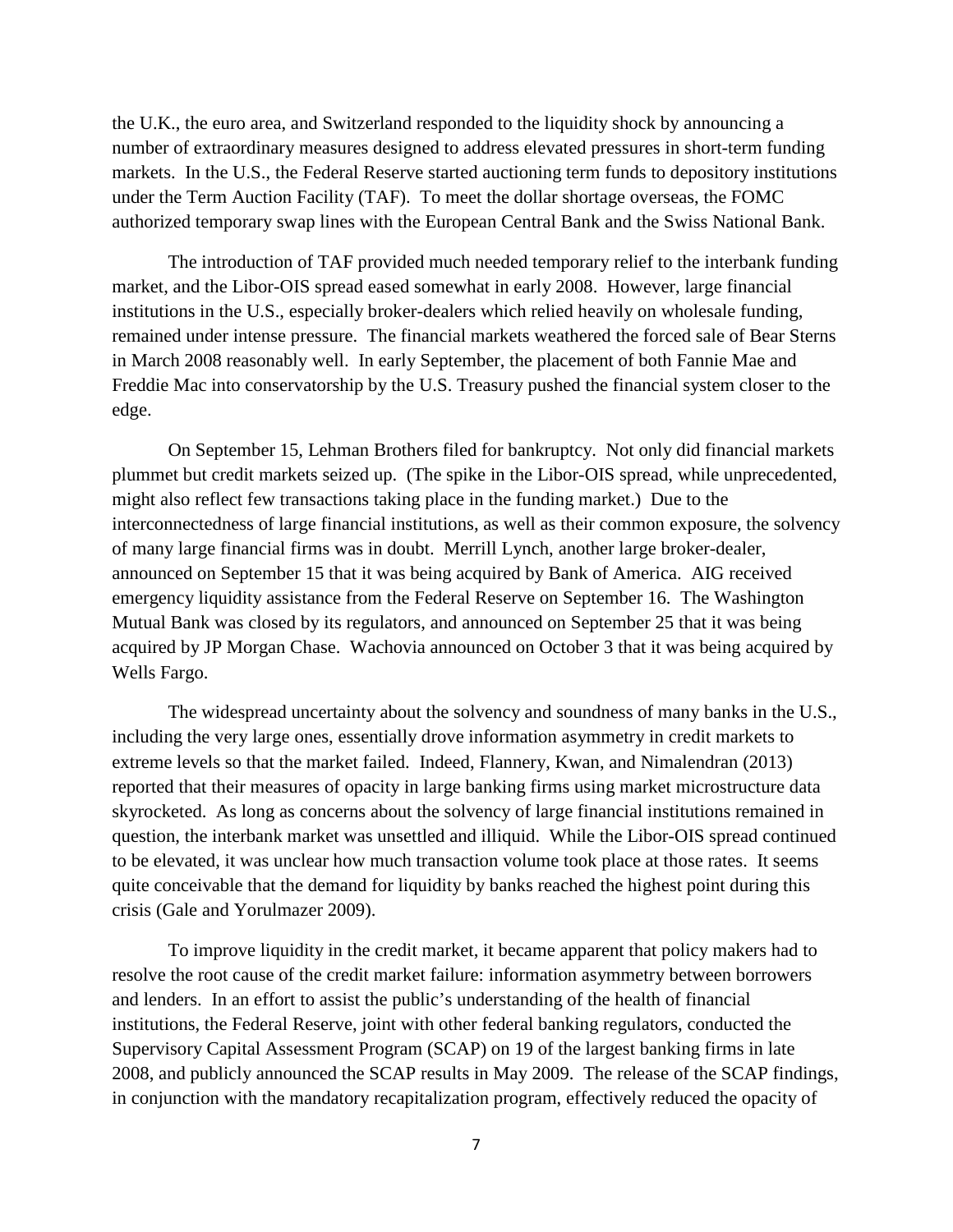large financial firms and restored public confidence about their solvency. Soon afterward, the interbank funding market returned to normal.

## **b. 2010-11 Eurozone Sovereign Debt Crisis**

With hind sight, the creation of the monetary union among the eurozone countries without a banking union or the fiscal union sowed the seed of fiscal and/or financial imbalances that eventually led to the sovereign debt crisis. Shambaugh (2012) and Lane (2012) provide a good overview of the euro's broader economic crisis. For the purpose of this paper, the relevant part of the euro area sovereign debt crisis is that it also evolved into a banking crisis, due to banks' exposures to both the public and the private sectors.

Figure 2 shows the 5-year Credit Default Swap spreads on the sovereign debt of six countries in the euro zone. This measure of default risk on Greece sovereign debt moved up in late 2009, as market participants started to focus on the slowing economy and fiscal imbalances. Rising default risk in sovereign debt quickly spread to other euro zone countries, including Portugal, Ireland, Spain, and Italy, which all had very bad economic fundamentals.

The sovereign debt crisis exposed the weakness of the banking system in crisis countries. More importantly, it also raised doubt about the soundness of banks in non-crisis countries due to opacity in their exposure. Figure 3 shows the 3-month euribor-eonia spread, which is a measure of the risk premium European banks faced in borrowing term funds versus overnight funds. Similar to the financial crisis in the U.S., at the height of the European sovereign debt crisis, the interbank market failed.

To ease liquidity problems in the euro area, the European Central Bank announced on December 8, 2011 that it was to conduct two three-year long-term refinancing operations (LTROs), one in December 2011 and the other in February 2012. The two LTROs totaled about 1.1 trillion euros. While strong demand reflected genuine funding needs by banks, the ECB estimated excess liquidity reached exceptionally high levels, suggesting that euro area banks were accumulating sizable precautionary liquidity buffers.<sup>[6](#page-8-0)</sup> With improving market conditions in the later part of 2012, the demand for excess liquidity declined and banks started repayment of the LTROs; the Euribor-Eonia spread also receded to its normal level. By late 2013, banks had repaid about 40 percent of their initial LTRO borrowings.

# **c. Quantitative Easing**

In response to the financial crisis and the onset of the Great Recession in the U.S., the Federal Reserve had lowered the target for its policy rate, the federal funds rate, repeatedly in

<span id="page-8-0"></span> $\overline{a}$ <sup>6</sup> See European Central Bank Monthly Bulletin in January 2014.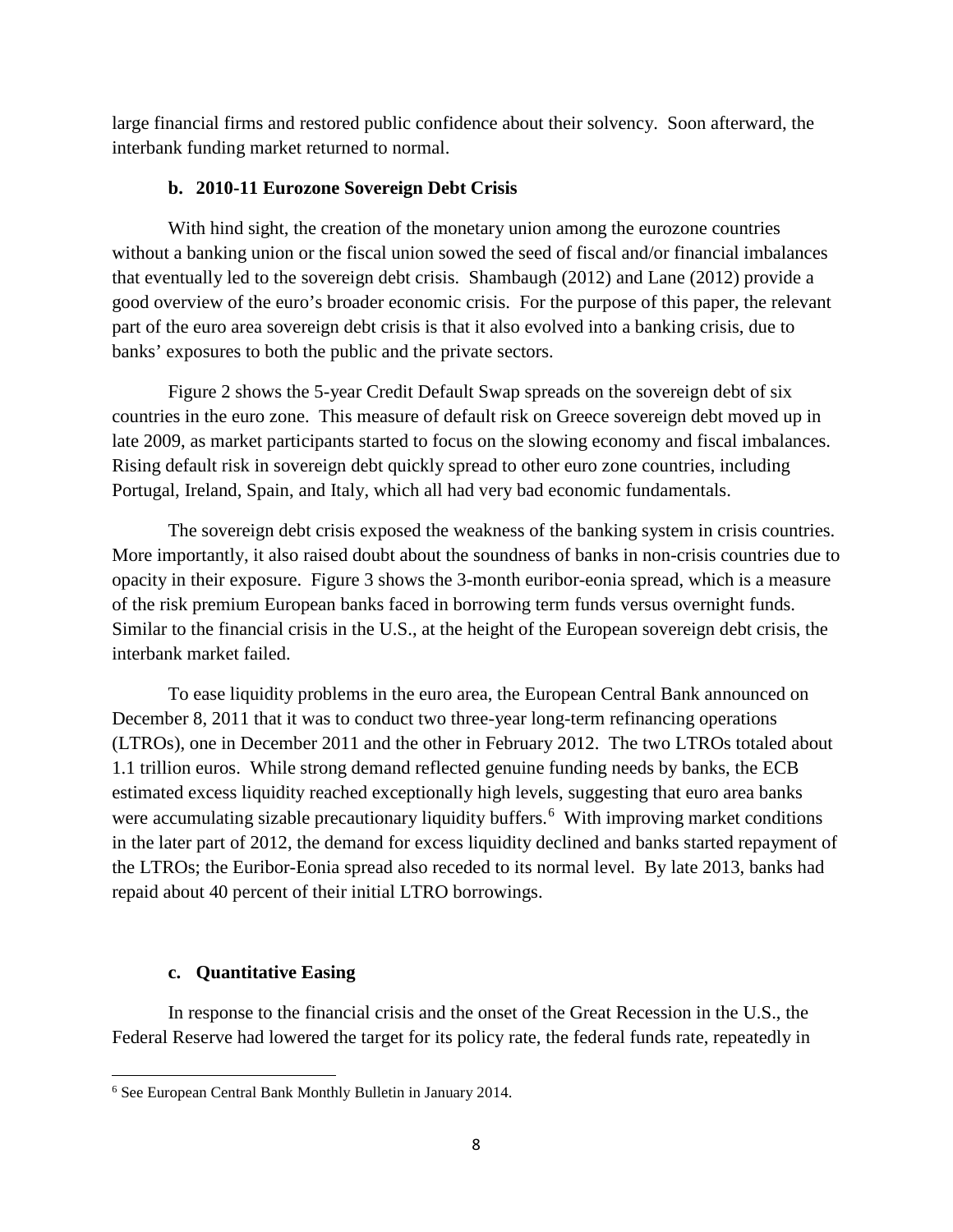2008. By December 2008, the target federal funds rate was reduced to a range of 0 to 25 basis points, which was the lower bound for nonnegative nominal interest rate. Amid the zero lower bound, the Federal Reserve announced that it would start purchasing large quantities of agency debt and mortgage-backed securities to provide support to the mortgage and housing markets, officially launching the QE program in the U.S. From late 2008 to 2014, the Federal Reserve implemented QE through four separate programs, including the Maturity Extension Program in 2011.

Both the economic recession and the constraining zero lower bound in conventional monetary policy are not limited to the U.S. In March 2009, the Bank of England lowered its policy rate, the Bank rate, to 0.50 percent and announced that it would purchase up to £75 billion medium- and long-term bonds, mainly Treasury bonds (gilts). After the initial announcement in 2009, the Bank of England expanded the QE program seven times through August 2016, reaching a total of £435 billion.

In the euro area, the European Central Bank (ECB) had asset purchase programs that were aimed at reducing market stress during the European sovereign debt crisis, including covered bond purchases and discretionary purchases of sovereign bonds of member countries experiencing high yield spreads. These asset purchases were for financial stability purposes to address the risk of a breakup of the euro area. The European Central Bank first used QE to ease overall macroeconomic conditions in January 2015, when it announced that an expanded asset purchase program would begin in March of that year, composed mainly of long-term government bonds. Under its asset purchase program, the ECB purchased assets every month through the end of 2018.

In March 2001, the Bank of Japan was the first central bank to announce a QE policy of large-scale asset purchases to ease monetary policy with interest rates at the zero lower bound. In addition to low growth, the Bank of Japan also faced a deflation problem. This program was expanded over the following five years until 2006, and a second round was started in December 2008. In April 2013, the Bank of Japan under its then new governor Haruhiko Kuroda launched the much bigger quantitative and qualitative monetary easing program, QQE, so named to distinguish it from the earlier QE program. The QQE was expanded further in October 2014; and in September 2016, the Bank of Japan added "yield curve control" to its QQE by aiming its asset purchases to keep the yield on the 10-year government bond around zero.

While there were important differences in the QE programs across central banks, in terms of size, implementation details (stocks versus flows), types of assets purchased, and duration, one thing in common was that central banks financed their asset purchases by creating reserves in their banking system. Whether the excess reserves in the home country banking system had any effects on their global banks' foreign operation, and thus spilled over to the host country banking system, is an empirical question that this paper addresses. In the empirical analysis, we distinguish the different QE programs by using home country specific dummies when the foreign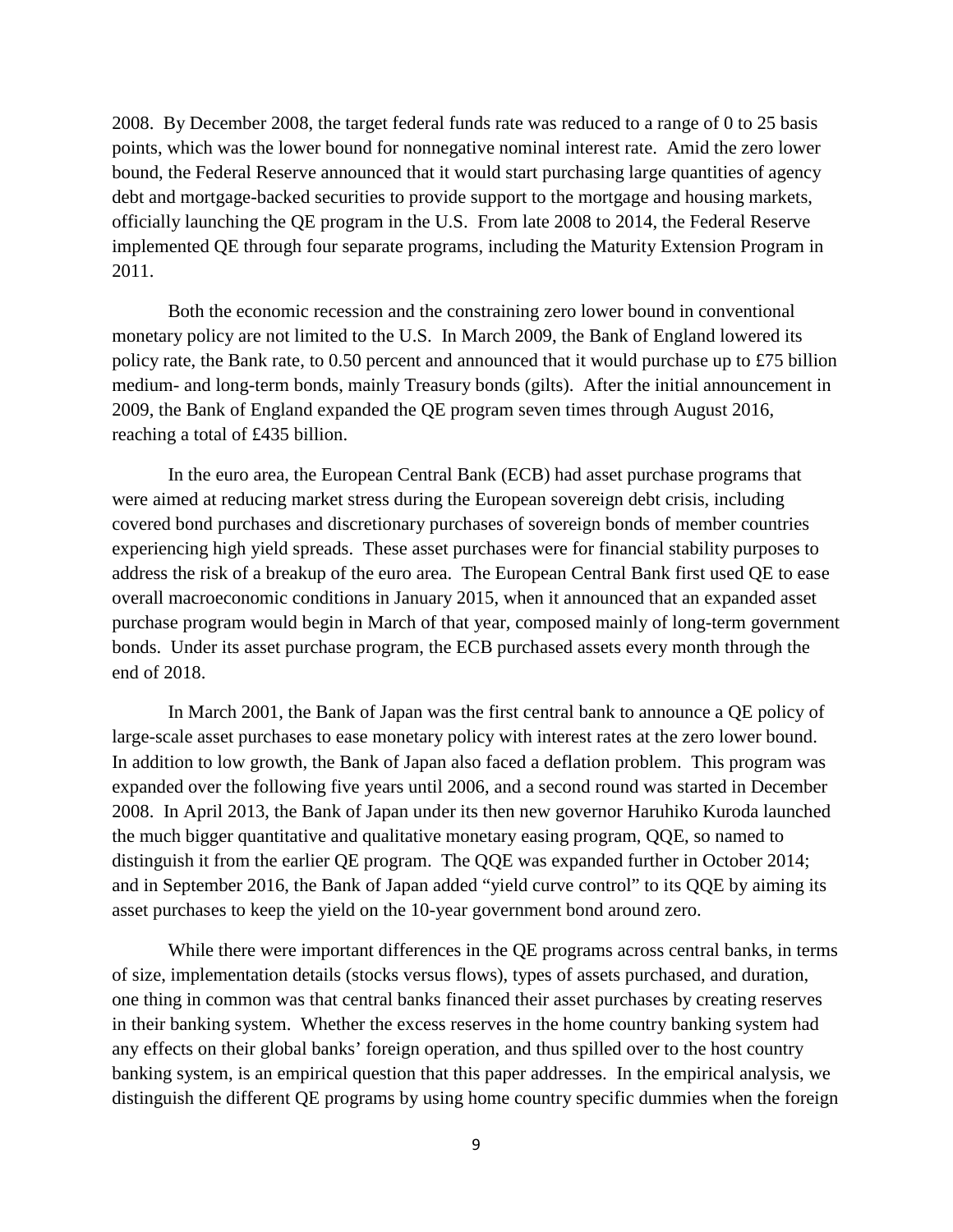bank in Hong Kong was originated from a home country whose central bank conducted QE after the global financial crisis. Although the asset purchases have stopped (except for the Bank of Japan), the portfolios at the central banks have not been unwind other than natural runoff upon asset maturity (see Figure 4), implying the reserves in the banking system remain elevated.

# **IV. Methodology and Data**

To test the effects of home country shocks on foreign bank branches in Hong Kong, controlling for systematic changes in the economic environment in the host country, we use the differencein-difference approach that can be broadly described by the following regression:

$$
\Delta Y_{it} = \alpha_t + \beta_t (Shock_{it}) + \varepsilon_{it}, \qquad (1)
$$

where

∆Yit is the change in certain activities of interest of the *i*th foreign bank branch in Hong Kong before and after the Shock<sub>it</sub> in country  $j$ ,

Shockit equals one if the *i*th foreign bank branch's parent company is from country *j* and zero otherwise.

In equation (1), the intercept term  $\alpha_t$  measures the systematic change in Y for all foreign banks in Hong Kong before and after the foreign shock during time t. Thus, the effects of any change in local economic conditions in Hong Kong, including the transmission of the foreign shock to the Hong Kong economy through other international linkages, should be absorbed by the intercept term  $\alpha_t$ . The coefficient  $\beta_t$  tests whether a foreign bank branch in Hong Kong whose home country experiences a shock behaves significantly differently with regard to Y relative to other foreign branches in Hong Kong. Finding a significant coefficient of  $β_t$  would provide evidence that the home country shock is transmitted to the host country through the foreign branch channel, above and beyond other broad transmission channels.

Regarding the banking activities Y that we are interested in examining, they fall into four main categories: the holding of liquid assets, the amount of internal lending to/borrowing from the parent company, the amount of external lending to borrowers inside/outside Hong Kong, and the gathering of retail and wholesale deposits. Specifically, Y includes:

Liquid assets = the weighted amount of liquefiable assets as defined in the *return of liquidity position* reported by foreign bank branches in Hong Kong to the Hong Kong Monetary Authority;

Net Due  $=$  due from overseas offices  $-$  due to overseas offices;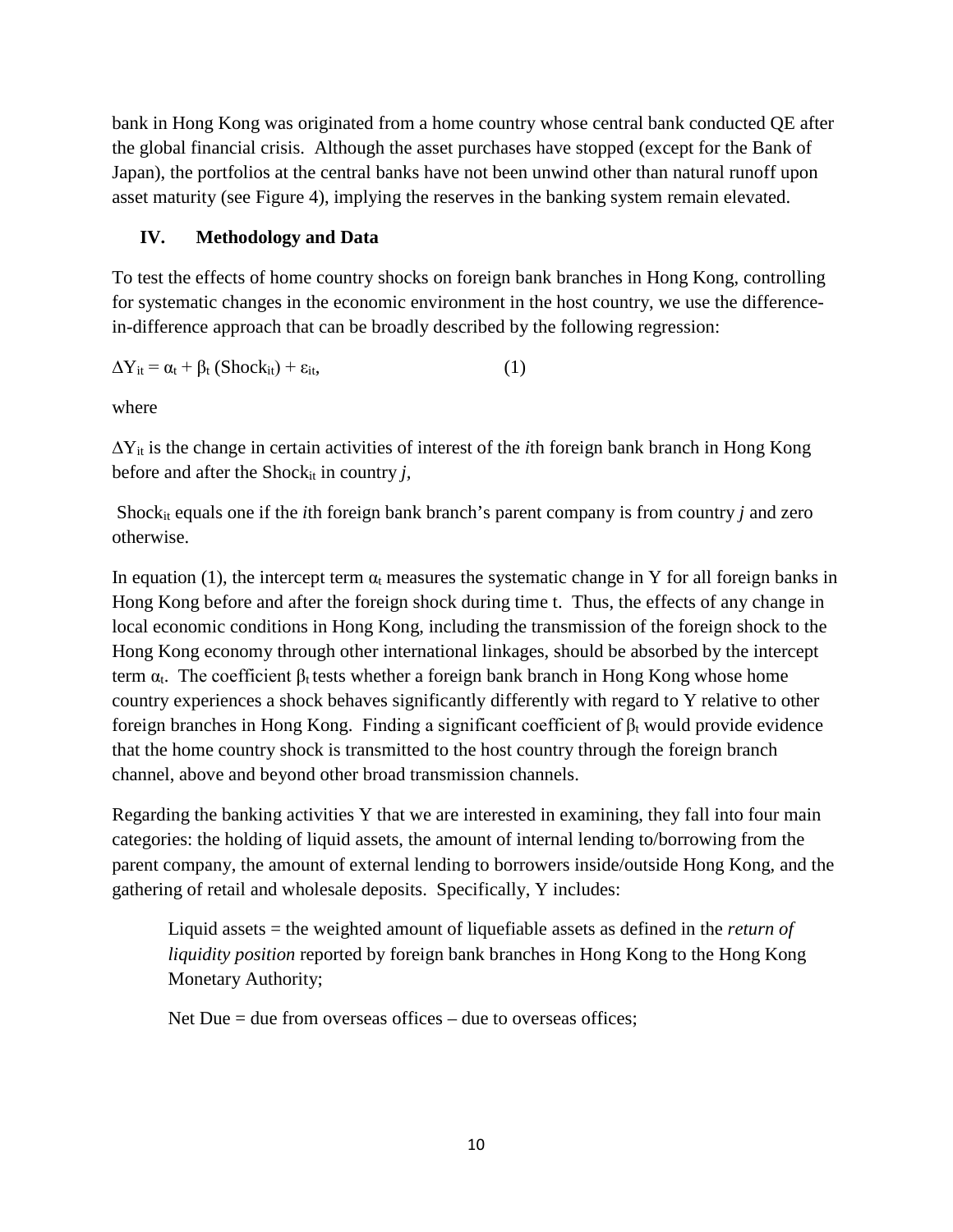Loans = total loans and advances to customers<sup>[7](#page-11-0)</sup>;

Loans for use in Hong Kong = loans and advances to customers for use in Hong Kong<sup>[8](#page-11-1)</sup>;

Loans for use outside Hong Kong = Loans minus Loans for use in Hong Kong;

Retail Deposits = total deposits from customers;

Wholesale Deposits  $=$  total balances due to banks;

Total Assets

We obtain bank entity-level data from the monthly return of assets and liabilities and the return of liquidity position that authorized institutions (banks) in Hong Kong are required to report to the Hong Kong Monetary Authority. Table 1 provides descriptive statistics for 143 foreign and local banks in Hong Kong from nine countries plus other countries, January 2004 to March 2019.

Monthly averages of Y are computed for each sample bank over the following three-months periods bracketing the 2007-09 U.S. financial crisis, the 2010-2011 euro zone sovereign debt crisis, and the quantitative easing programs conducted by the Federal Reserve, the ECB, the Bank of England, and the Bank of Japan.

Period A: 2007:4 to 2007:6 (pre-US crisis)

Period B: 2009:10 to 2009:12 (post-US crisis, pre-euro crisis)

Period C: 2012:10 to 2012:12 (post-euro crisis)

Period D: 2008:8 to 2008:10 (pre-QE)

Period E: 2019:1 to 2019:3 (current)

To compute the growth rate between two periods, we take the percentage change in Y from period n to period m, where Y is the monthly average over the three-month period n (m). When Y is used to measure composition, such as the loans-to-assets ratio, we compute the change in percentage points in Y from period n to period m, where Y is the monthly average of the ratio over the three-month period n (m). In the case of Net Due, which can be positive (for up streaming funds to parents) or negative (for down streaming funds from parents), we only compute the percentage point change in Net Due to Total Assets between period n and m.

<span id="page-11-0"></span>l <sup>7</sup> Interbank bank loans are not included.

<span id="page-11-1"></span><sup>&</sup>lt;sup>8</sup> A loan is regarded as for use in Hong Kong if it finances or has a direct impact on the level of economic activity in Hong Kong. For most of the cases, this is determined by whether the loan is made available or disbursed in Hong Kong and by the principal place of business of the customer.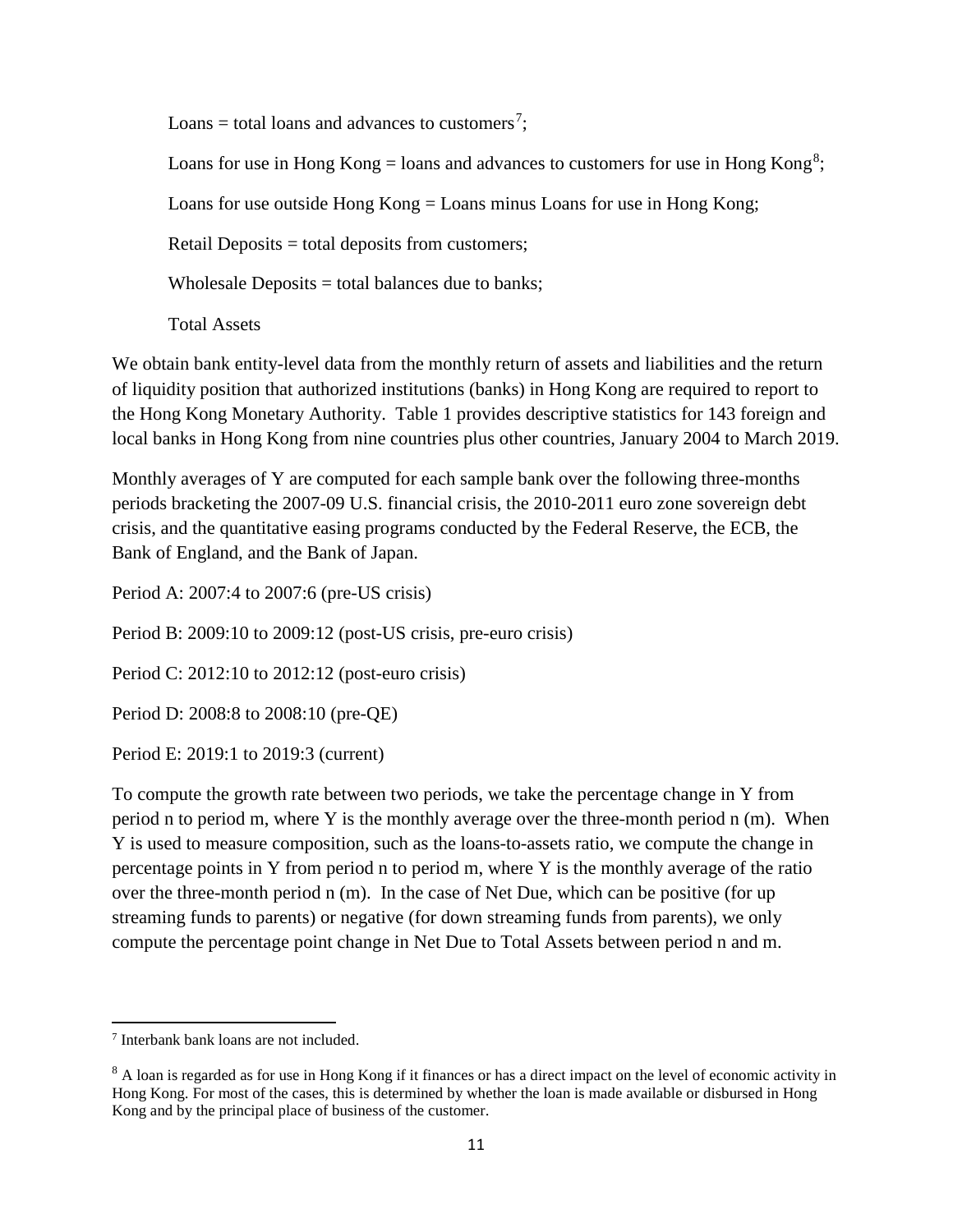Before fitting equation (1) using bank-level data, we eliminate the outliers in our sample by dropping those observations with  $\Delta Y$  exceeding the 95th percentile or less than the 5th percentile.<sup>[9](#page-12-0)</sup> Our sample includes a wide range of banks by size, from small foreign banks to the three largest notes-issuing banks in Hong Kong. We fit equation (1) using Weighted Least Square with total assets at the beginning of the event window as weights, and report the robust standard errors in drawing inferences.

# **V. Results**

# **a. U.S. Financial Crisis**

Table 2 reports the effects of the US financial crisis on foreign banks in Hong Kong. ∆Y is the change in 3-month average from the pre-crisis period, 2007 Q2, to the post-crisis period, 2009:Q4. Shock equals one if the foreign bank's parent is headquartered in the U.S., and zero otherwise.

Regarding liquidity management, all banks in Hong Kong increased their holding of liquid assets (as percent of total assets) after the U.S. financial crisis. After witnessing severe dislocation in the interbank funding market, especially in the U.S., raising the liquidity buffer would seem like a reasonable reaction.

Consistent with the increase in the holding of liquid assets, foreign banks in Hong Kong up streamed less funds to (or down streamed more funds from) their parents after the U.S. crisis. While this was not the case for US banks on average, the difference (from non-US banks) was not significant. It is noteworthy that the various liquidity facilities introduced by the Federal Reserve in the U.S. during the crisis had not led to significant differences in intrafirm funding between US global banks and other banking organizations.

On lending activities, while banks in Hong Kong on average expanded their loan portfolio between 2007:Q2 and 2009:Q4, US banks lend significantly less than non-US banks. The pull back in lending by US banks was mostly to local borrowers, that is, loans for use in Hong Kong; the coefficient of the change in loans for use outside Hong Kong was not significantly different between US and non-US banks. To the extent that the local borrowers in Hong Kong might not be able to substitute their borrowings from US banks to non-US banks, perhaps due to unique lending relationship or existing lending facilities, any binding credit constraint could undermine real economic activities and employment more generally.

As a result of stagnant loan growth among US banks in Hong Kong, US banks on average shrunk their size (in terms of total assets) after the financial crisis while non-US banks continued to

<span id="page-12-0"></span><sup>&</sup>lt;sup>9</sup> This procedure is expected to exclude the effects of mergers and acquisitions that were taken place during the event window.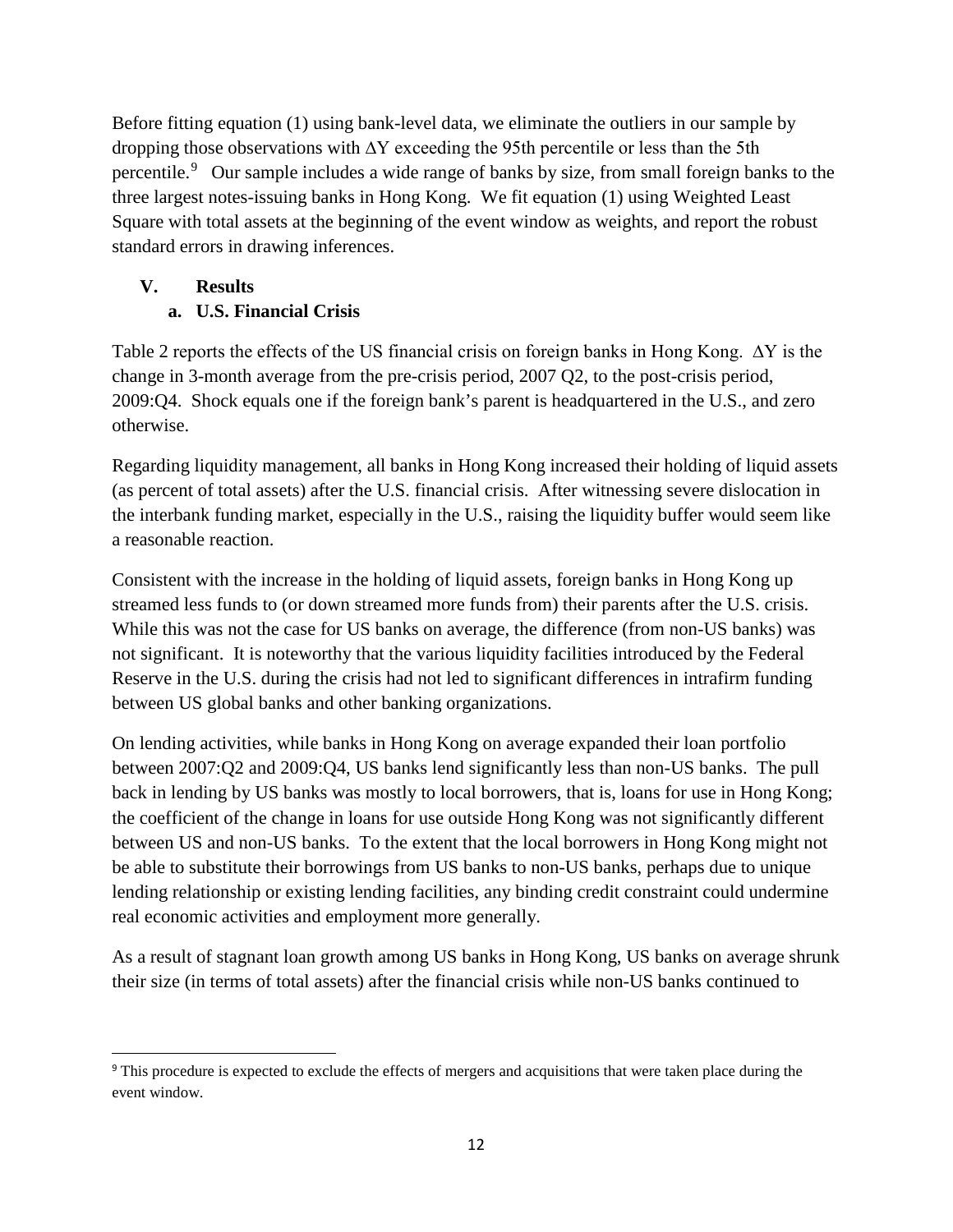grow. The difference in asset growth was significant. The results are consistent with the experience in Japan as shown in Peek and Rosengren (1997).

Turning to funding activities, banks in Hong Kong increased their level of retail deposits significantly from 2007:Q2 to 2009:Q4, but the growth was commensurate with asset growth so that the ratio of retail deposit to total asset was about unchanged on average. For US banks in Hong Kong, their lower asset (loan) growth had the effect of significantly boosting their retail deposit to total asset ratio.

After the financial crisis, US banks in Hong Kong relied less on wholesale deposit funding than non-US banks on average, although the difference was not statistically significant. The run in the wholesale (repo) funding market in the U.S. was a leading catalyst that deepened the housing crisis to a full blown financial crisis, which could sharpen US banks response to lower their reliance on wholesale funding.

The fraction of total income derived from noninterest income rose significantly for all banks in Hong Kong after the financial crisis. While the US banks' noninterest income rose less than non-US banks, the difference was not significant. Decline in interest rates during the event window likely diminished interest income for all banks.

# **b. European Sovereign Debt Crisis**

Table 3 reports the effects of the European sovereign debt crisis on foreign banks in Hong Kong. ∆Y is the change in 3-month average from the pre-crisis period, 2009:Q4, to the post-crisis period, 2012:Q4. Shock equals one if the foreign bank's parent is headquartered in the euro area, and zero otherwise.

On liquidity management, banks in Hong Kong on average did not change their holding of liquid assets (as percent of total assets) during the European sovereign debt crisis. The point estimate suggests that on average banks originated from the euro area in Hong Kong increased their liquid asset-to-total asset ratio, but the difference was not statistically significant.

From 2009:Q4 to 2012:Q4, foreign banks in Hong Kong up streamed less funds to (or down streamed more funds from) their parents, as evidenced by the significantly negative coefficient of net due to total assets; while euro area banks up streamed even less than non-euro area banks, the difference was not statistically significant.

On lending activities, during the European debt crisis, banks in Hong Kong on average expanded their loan portfolio significantly between 2009:Q4 and 2012:Q4, but banks from the euro area lend significantly less than non-euro area banks. As a result, European banks' share of Hong Kong's total loans and advances shrank to about 4.5% at the end of 2012, down from 9.0% at the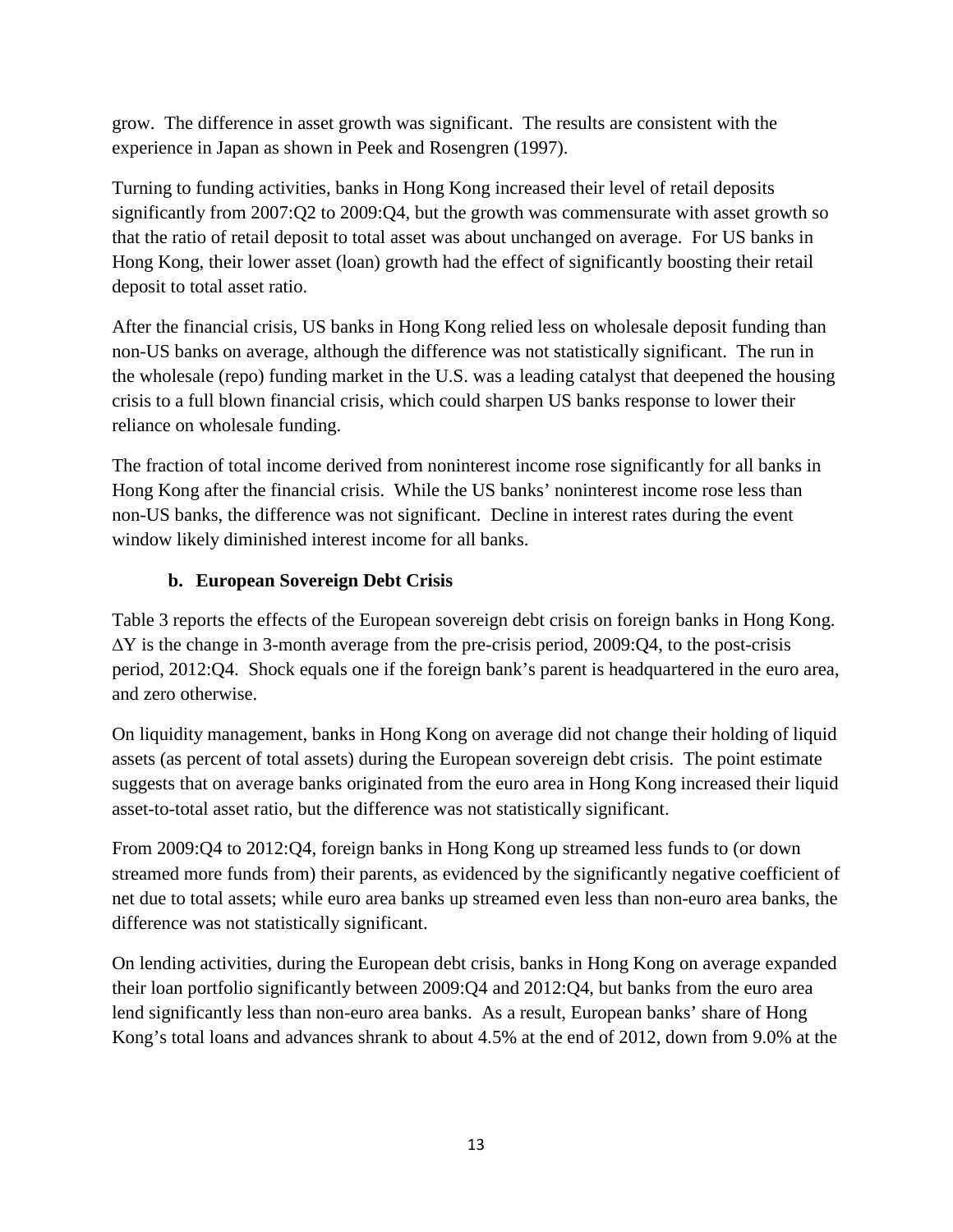end of 2006.<sup>[10](#page-14-0) 11</sup> Unlike the U.S. financial crisis, the pull back in lending by euro area banks was mostly to borrowers outside Hong Kong, suggesting that the effects on local credit supply might be more limited.

Similar to the results of the U.S. financial crisis, euro area banks in Hong Kong on average shrunk their size (in terms of total assets) after the European debt crisis while non-euro area banks continued to grow. The finding of global banks' home country crisis on their growth aboard is robust.

On foreign banks' funding activities, the results suggest that the crisis significantly altered euro area banks' funding mix in Hong Kong. Relative to the control group, euro area banks increased retail deposit-to-total asset ratio significantly, while decreased wholesale deposit-to-total asset ratio significantly. <sup>12</sup> The significant decline in wholesale funding by euro area banks in Hong Kong followed the two LTROs by the ECB, consistent with the LTROs relieving funding pressure faced by European banks. Note that the change in foreign banks' funding strategy in Hong Kong could also foster more competition in the retail deposit market there.

During the European sovereign debt crisis, the ratio of noninterest income to total income declined for banks in Hong Kong. Against the backdrop of a fairly stable interest rate environment, this suggests an expansion of lending activities relative to fee based activities by Hong Kong banks on average. Euro area banks in Hong Kong, on the other hand, significantly expanded the contributions of fee-based income to total income. Together with the pull back in lending by euro area banks, the crisis had changed these banks' business model in Hong Kong.

# **c. Quantitative Easing**

Table 4 reports the effects of quantitative easing by four major central banks on foreign and domestic banks in Hong Kong. As described in Section II, the Federal Reserve started large scale asset purchases after its policy rate reached the zero lower bound in late 2008. The QE policy was quickly followed by the Bank of England, the ECB, and the Bank of Japan, which either started or greatly expanded their asset purchase programs to provide stimulus to their economies. For this analysis, we choose 2008:Q3 as the pre-QE period. Although the Federal Reserve, the Bank of England, and the ECB have stopped expanding their balance sheet as of 2019, they have not (actively) unwind their asset purchases and their balance sheets (and hence

<span id="page-14-0"></span> <sup>10</sup> Authors' calculation.

<span id="page-14-1"></span><sup>&</sup>lt;sup>11</sup> The market share of credit extended by European banks in Hong Kong's syndicated loan market declined from 29% during 2007-2009 to 15% in 2011 and 16% in 2012.

<span id="page-14-2"></span><sup>&</sup>lt;sup>12</sup> Non-European banks expanded their wholesale deposits much more rapidly than retail deposits, resulting in a significant drop (increase) in the retail deposits (wholesale deposits) to total assets ratio. This was not the case for European banks.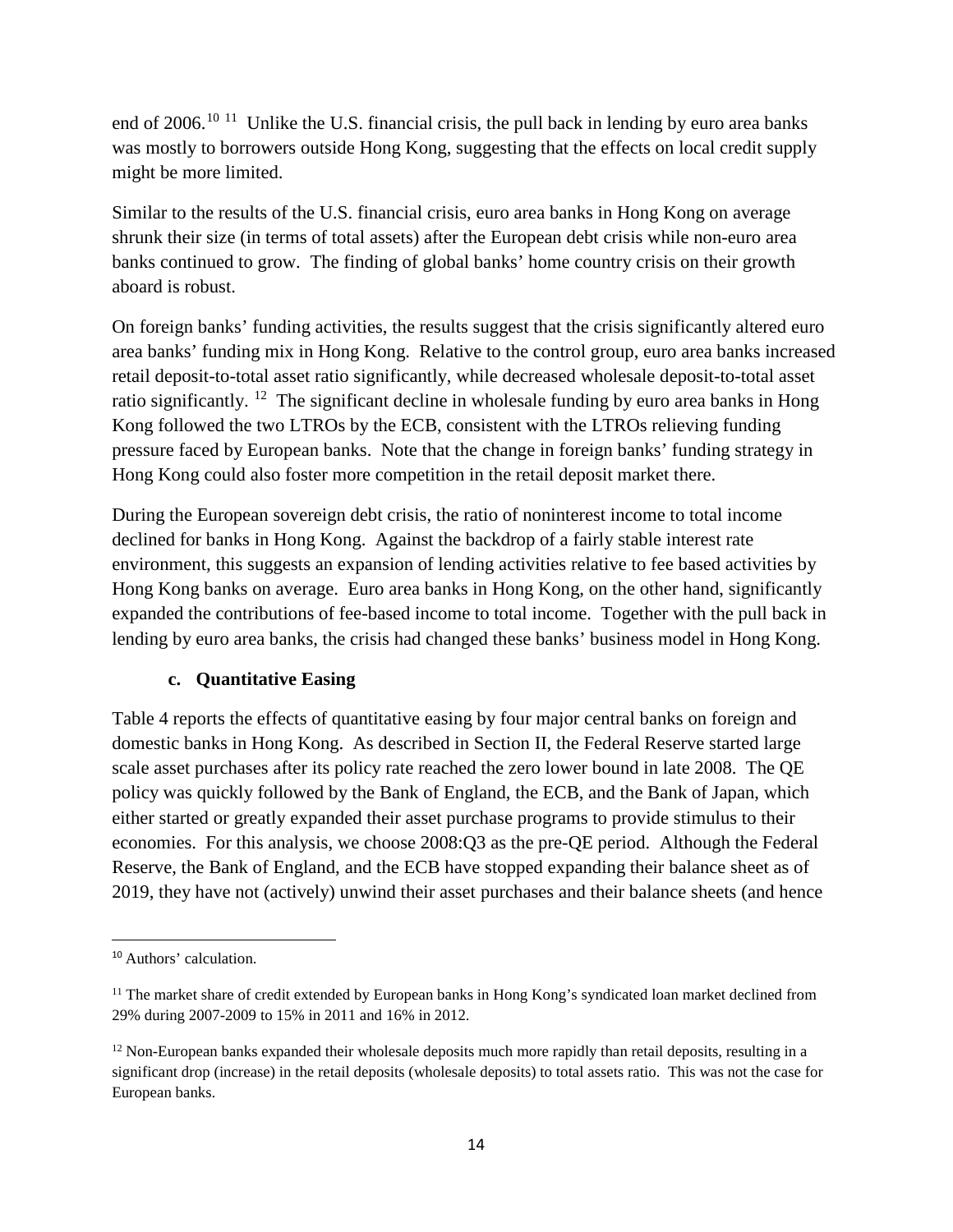reserves in the respective banking system) remain elevated. Currently, the Bank of Japan is still expanding its balance sheet. We choose 2019:Q1 as the post-QE period. To allow for countryspecific QE effects on Hong Kong banks, four QE dummies are included in the regression: USQE, UKQE, ECBQE, and JAPQE.

Regarding liquidity management, from 2008:Q3 to 2019:Q1, banks in Hong Kong increased their liquidity buffer significantly, as evidenced by the significantly higher liquid asset-to-total asset ratio on average. However, foreign banks from the euro area and Japan did not increase the liquidity buffer by as much, and both the ECBQE and the JAPQE are significantly negative.

The excess reserves in the banking system created by the QE at the home country are expected to lessen global banks' upstreaming of funds from their foreign subsidiaries. This is borne out by the regression results of change in net due to total assets: all four QE dummies are significantly negative. The findings confirm that foreign banks in Hong Kong up streamed less funds to (or down streamed more funds from) their parents when their home country central banks conducted quantitative easing. Together with the results on the change in liquid asset ratio, quite clearly, the quantitative easing in the home country has significant effects on global banks' liquidity management in the host country.

Turning to the effects of QE at home country on global banks' lending in the host country, the results suggest that loan growth among local banks and foreign banks from non-QE countries outpaced those foreign banks from QE countries. Total loans outstanding by UK banks in Hong Kong actually shrunk during the QE window. Lending to local borrowers (loans for use in Hong Kong) by US and UK banks in Hong Kong lagged their non-QE counterparts significantly. These in turn made foreign banks from QE countries in Hong Kong grew significantly slower, in terms of total assets. Overall, the findings suggest that the massive excess reserves created by the QE in the home country do not lead their global banks to register faster loan growth or asset growth in the host country, assuming the demand for loans in Hong Kong was similar between QE banks and non-QE banks. The shortfall in loan growth by QE banks in Hong Kong seems like an interesting research and policy question for future works.

On foreign banks' funding activities, Japanese banks in Hong Kong increased their retail depositto-total asset significantly, while UK banks decreased their wholesale deposit-to-total asset significantly. These findings are broadly consistent with the results on liquidity management.

Finally, during the QE, the ratio of noninterest income-to-total income for euro area banks in Hong Kong rose significantly, relative to other banks. This provides further evidence that euro area banks in Hong Kong has (permanently) changed their business model after the European debt crisis. We do not find significant difference in noninterest income for foreign banks originated from the US, UK, and Japan.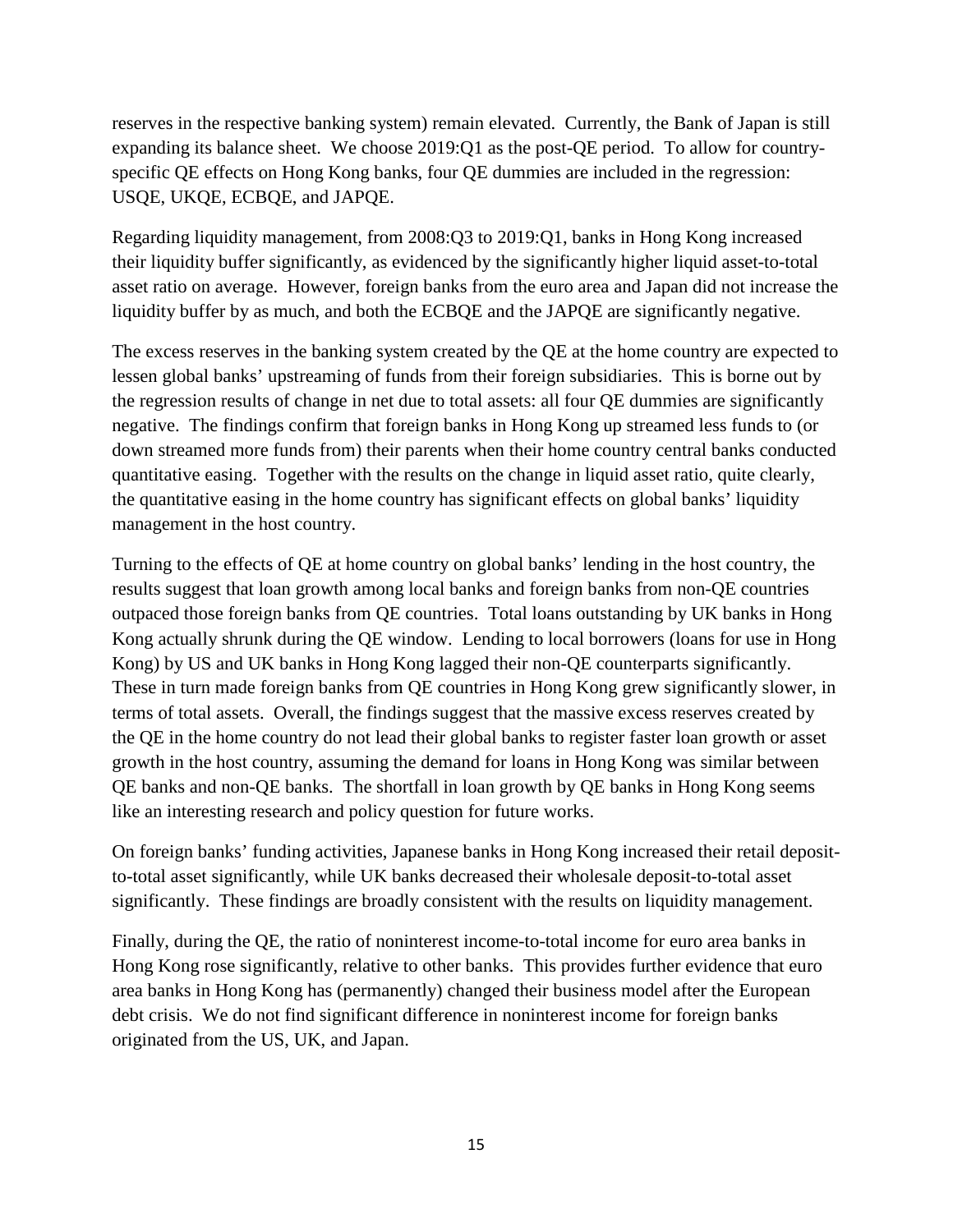#### **VI. Conclusions**

In this paper, we use the 2007-09 U.S. financial crisis and the 2011-12 European sovereign debt crisis as quasi-natural experiments to examine how shocks in a home country affect global banks' foreign operation in a host country (Hong Kong) using both local banks and foreign banks from non-crisis countries as controls. The difference-in-difference method is assumed to control for demand-side factors so that our analysis reveals supply-side effects. Using a similar framework, we also examine whether and how the quantitative easing by four major central banks affect their global banks' operation in Hong Kong.

We do not find the financial crises in the U.S. and the euro area had significant effects on their foreign banks' liquidity management in Hong Kong. This could be due to the liquidity facility introduced by the Federal Reserve, and the refinancing operations by the ECB effectively provided ample liquidity in their home countries' banking system. However, during the crises, foreign banks from crisis countries significantly pulled back their lending in Hong Kong, relative to their non-crisis counterparts, resulting in significantly slower asset growth. This could have adverse effects on the host country's economy if there are no readily available close substitutes for foreign banks' credit services.<sup>[13](#page-16-0)</sup> Banking observers in Hong Kong noted that while the shortfall of short-term loans (e.g. trade finance) might be made up by domestic banks and other Asian banks, there was a general decline in long-term loans during the financial crisis. Thus, the shortage of long-term finance might have filtered through to the cost of borrowing.<sup>[14](#page-16-1)</sup>

There is also evidence that following the crisis, foreign banks from crisis countries relied more on retail deposit funding, and less on wholesale deposit funding.

Quantitative easing by central banks is found to have significant effects on their global banks' liquidity management in Hong Kong. Foreign banks held less liquid assets, and up streamed less funds to their parents when their home country central bank conducted QE. QE banks in Hong Kong are also found to lend less, and grew their assets slower, than non-QE banks.

<span id="page-16-0"></span><sup>&</sup>lt;sup>13</sup> Relationship lending, especially among small business lending, could make it difficult or costly to switch banks.

<span id="page-16-1"></span><sup>&</sup>lt;sup>14</sup> For example, the average pricing of syndicated loans arranged for Hong Kong's corporations increased markedly since the first half of 2011, from 114 bps over the reference rate, to around 243 bps in July-August 2012, based on authors' calculation.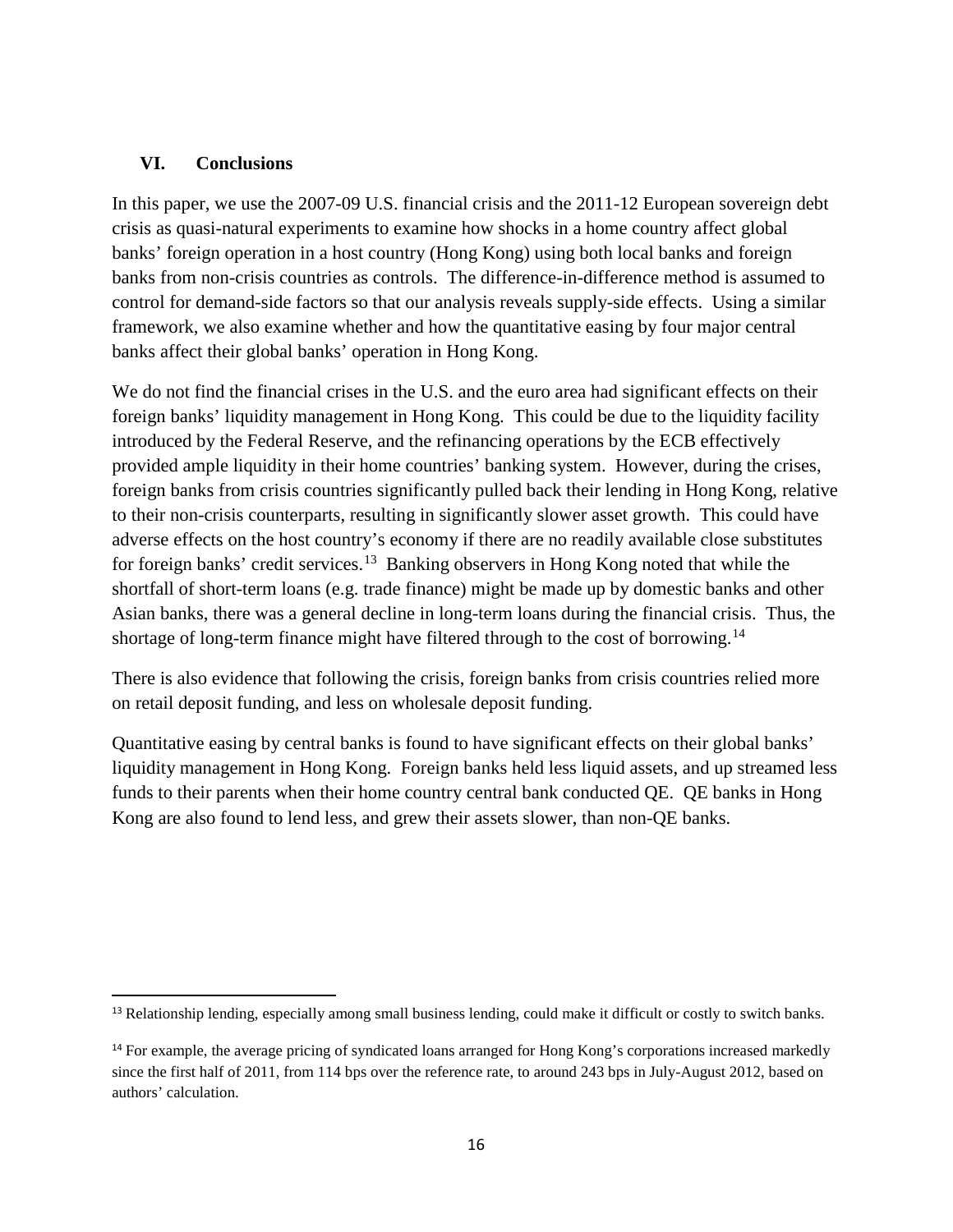## **References**

Cetorelli, N. and L. Goldberg, 2012, Liquidity Management of U.S. Global Banks: Internal Capital Markets in the Great Recession, Federal Reserve Bank of New York Staff Report.

Financial Crisis Inquiry Commission (2011). The Financial Crisis Inquiry Report: Final Report of the National Commission on the Causes of the Financial and Economic Crisis in the United States, authorized ed. New York: Public Affairs.

Financial Stability Board, 2019, Global Monitoring Report on Non-Bank Financial Intermediation 2018.

Flannery, M., S. Kwan, and M. Nimalendran, 2013, The 2007-2009 Financial Crisis and Bank Opaqueness, *Journal of Financial Intermediation*, 22 (1), 55-84.

Gale, D. and T. Yorulmazer, 2009, Liquidity Hoarding, New York University Working Paper.

Gorton, G. B., and A. Metrick, 2012a, The Financial Crisis of 2007-2009, Yale International Center for Finance Working Paper No. 12-20.

Gorton, G. B., and A. Metrick, 2012b, Getting up to speed on the financial crisis: A Oneweekend-reader's guide," NBER Working Paper Series 17778. Cambridge, Mass.: National Bureau of Economic Research, January, www.nber.org/papers/w17778.Haldane, A. G., M. Roberts-Sklar, T. Wieladek, and C. Young, 2016, QE: The Story So Far, Bank of England Working Paper 624.

Hong Kong Monetary Authority, 2013, Half-Yearly Monetary and Financial Stability Report, March 2013.

Hong Kong Monetary Authority, 2014, Half-Yearly Monetary and Financial Stability Report, March 2014.

Kashyap, A.K., J.C. Stein, and D.W. Wilcox, 1993, Monetary Policy and Credit Conditions: Evidence from the Composition of External Finance, *American Economic Review*, 83(1), 78-98.

Kashyap, A.K. and J.C. Stein, 2000, What Do a Million Observations on Banks Say About the Transmission of Monetary Policy? *American Economic Review*, 90(3), 407-428.

Khwaja, A.I. and A. Mian, 2008, Tracing the Impact of Bank Liquidity Shocks: Evidence from an Emerging Market, *American Economic Review*, 98(4), 1413-1442.

Lane, P. R., 2012, The European Sovereign Debt Crisis, *Journal of Economic Perspectives,* 26 (3), 49-68.

Paravisini, D., 2008, Local Bank Financial Constraints and Firm Access to External Finance, 2008, *Journal of Finance*, 63(5), 2161-2193.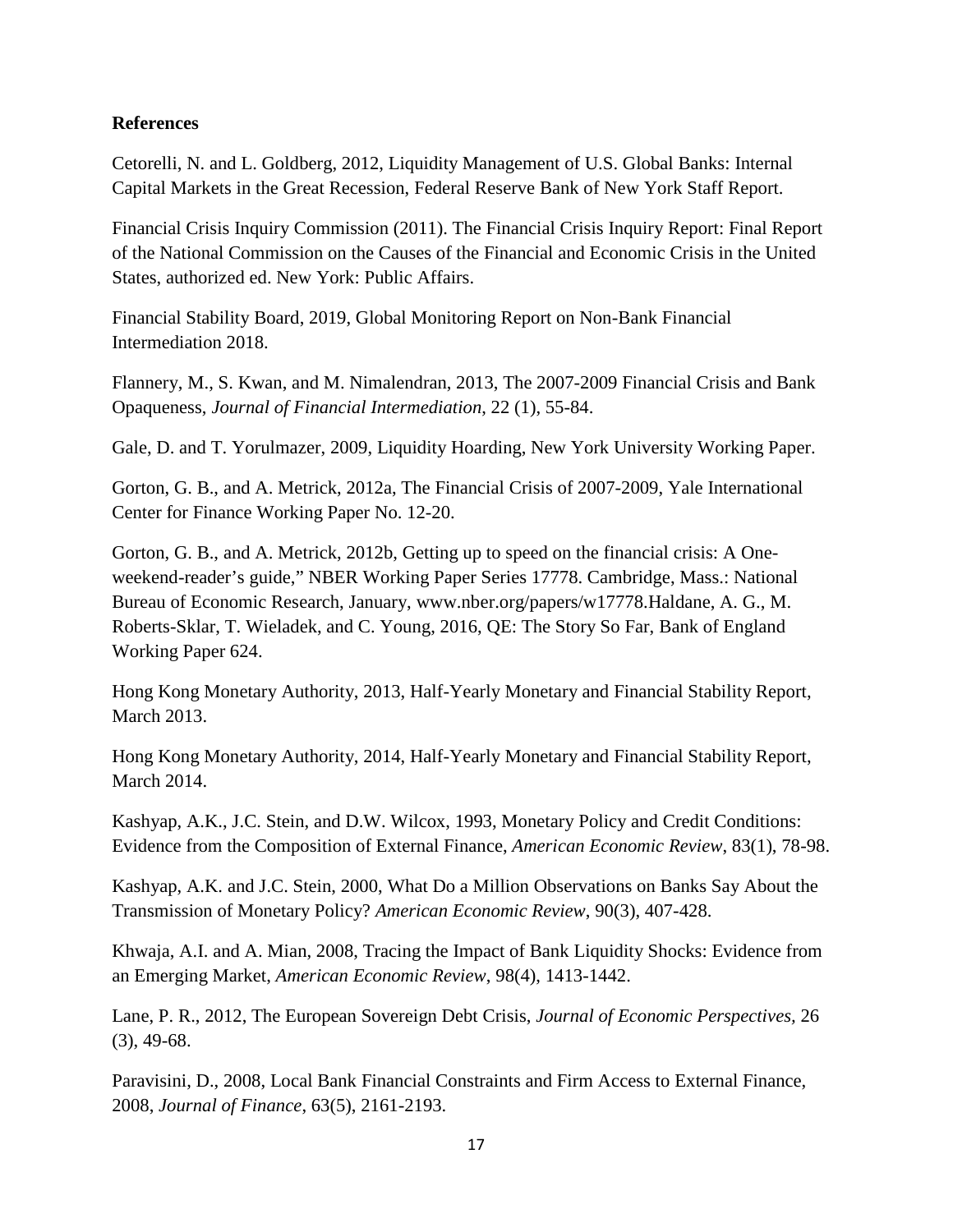Peek, J. and E. Rosengren, 1997, The International Transmission of Financial Shocks: The Case of Japan, *American Economic Review*, 87(4), 495-505.

Shambaugh, J., 2012, "The Euro's Three Crises," Brookings Papers on Economic Activity, Spring 2012, 157-211

Wong, E., A. Tsang, and S. Kong, 2014, Implications of Liquidity Management of Global Banks for Host Countries - Evidence from Foreign Bank Branches in Hong Kong, HKIMR Working Paper No. 21/2014.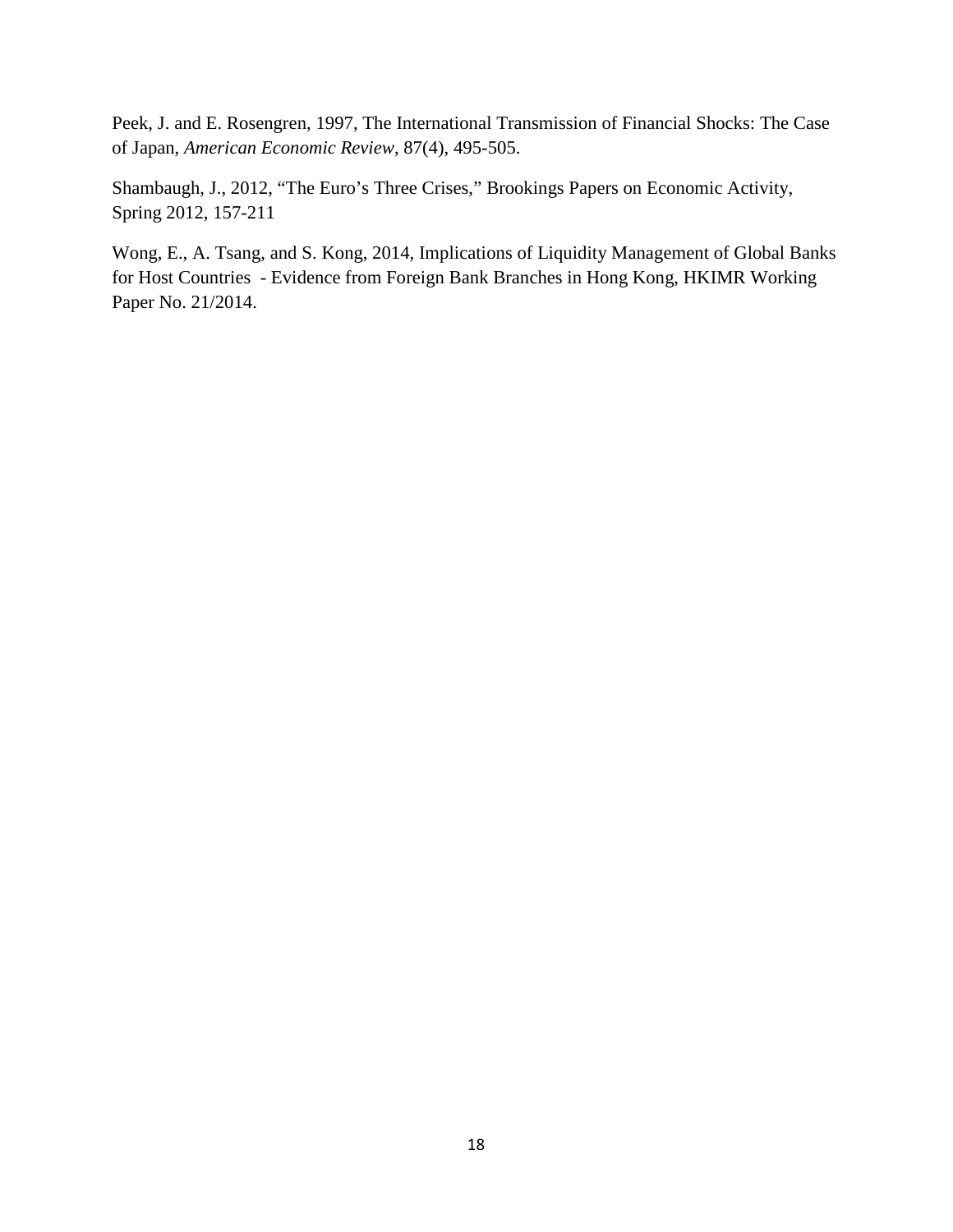

# **Figure 1: 3-month Libor-OIS Spread, daily, 2005 to 2013.**

Source: Bloomberg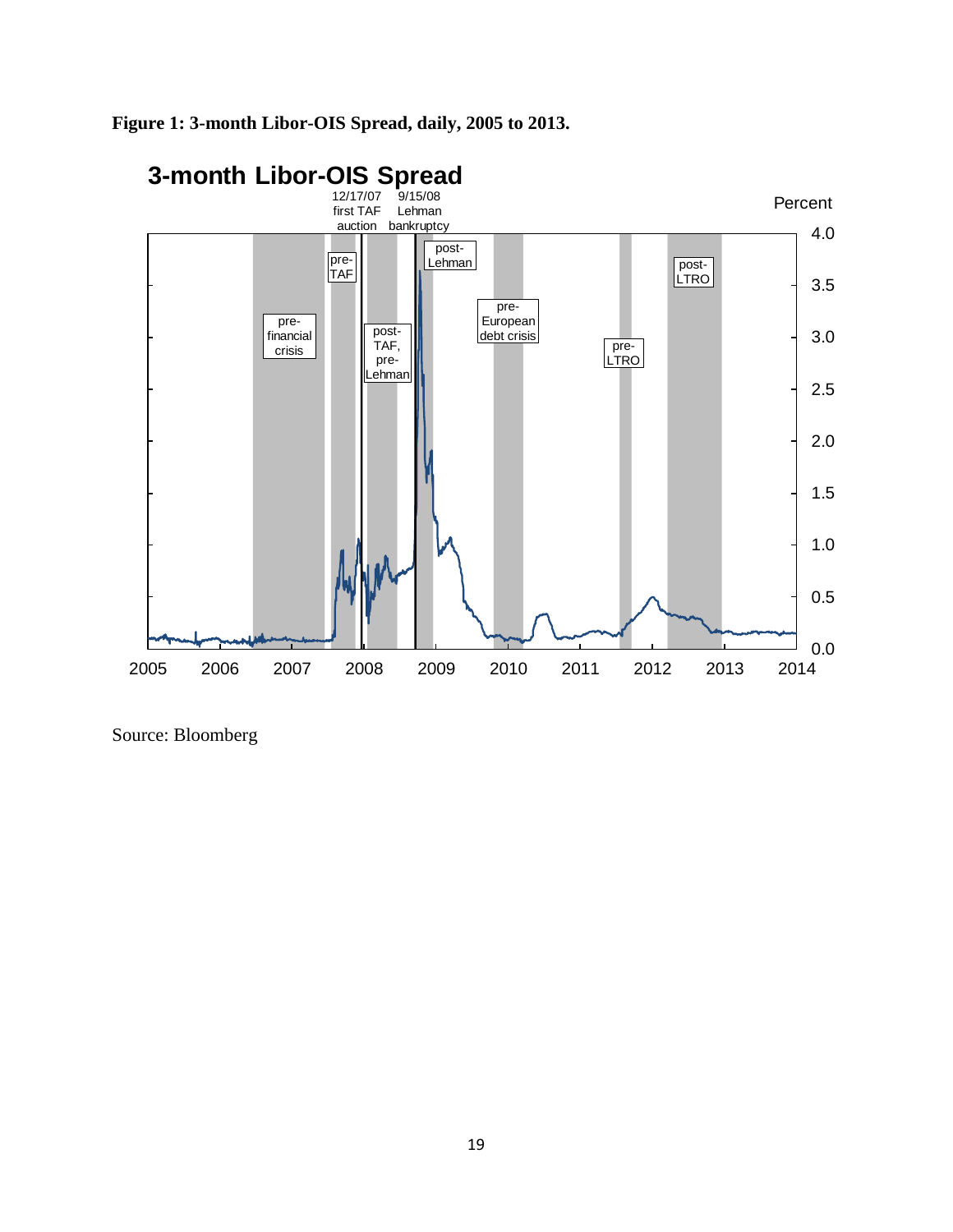**Figure 2: 5-year Credit Default Swap Spreads on Sovereign Debts of Euro Area Countries** 

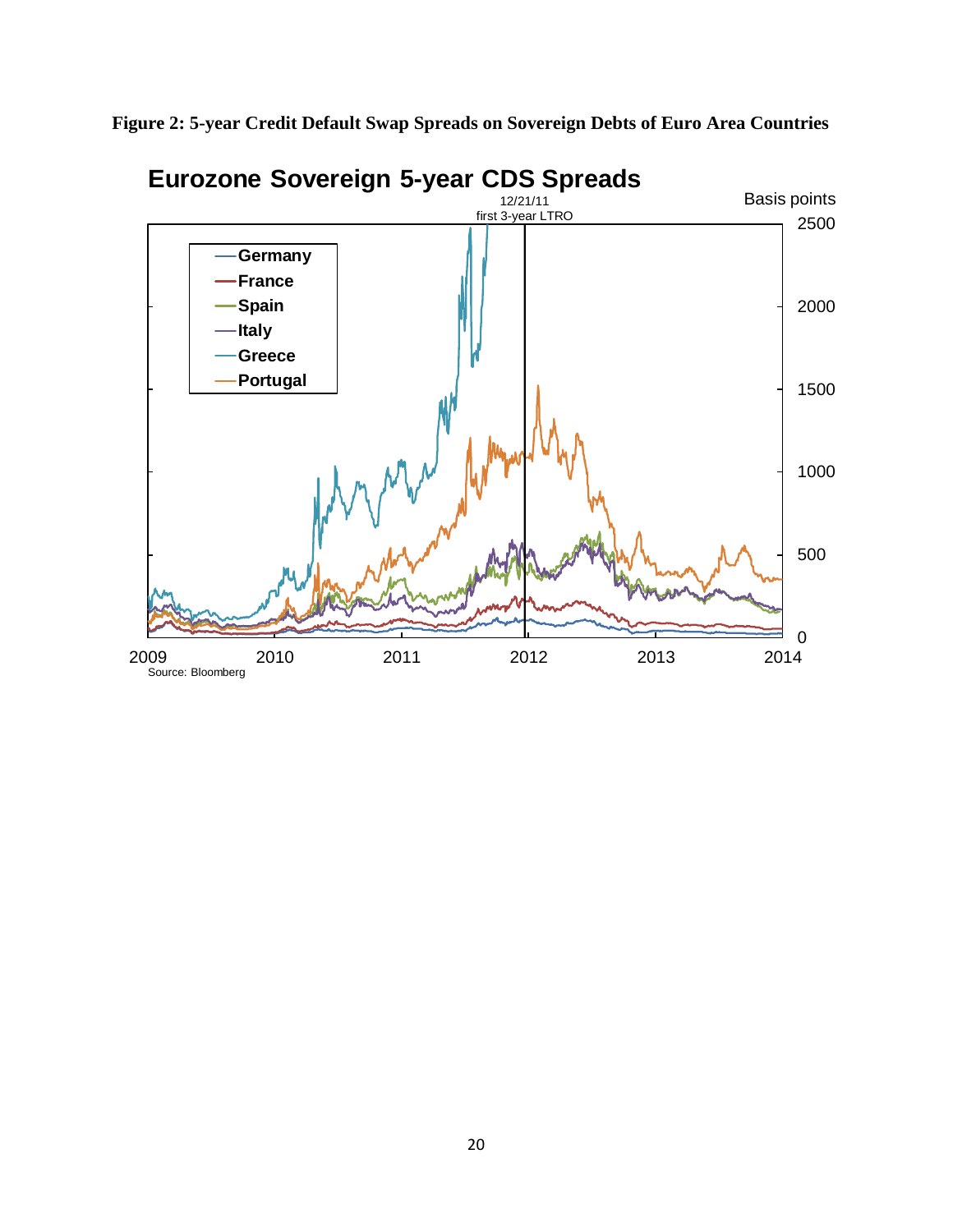**Figure 3: 3-month Euribor-Eonia Spread, daily, 2005-2013.**



# **3-month Euribor-EONIA Spread**

Source: Bloomberg

The shaded bar denotes the NBER Recession in the U.S.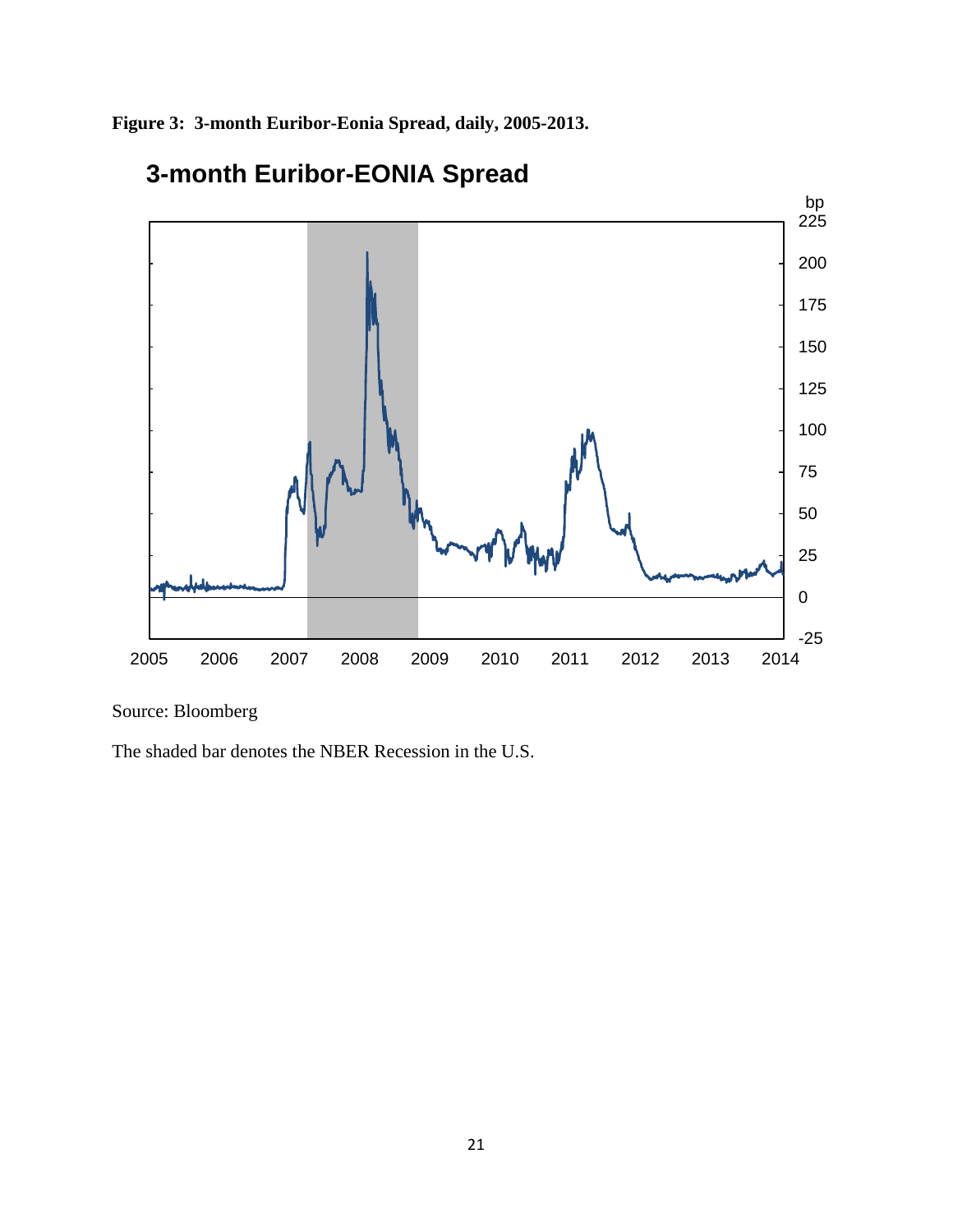

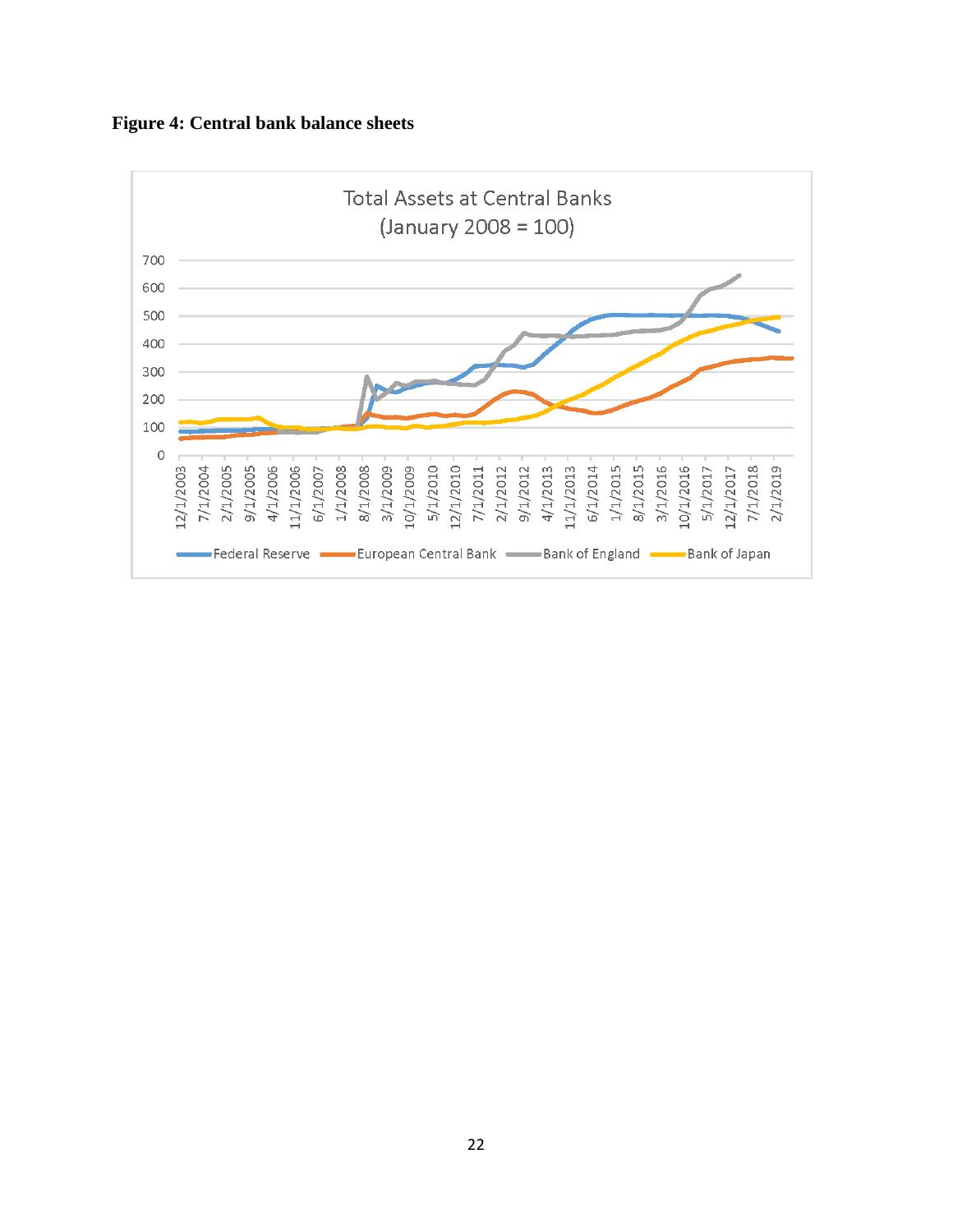#### **Table 1: Descriptive Statistics (in percent)**

| Country     | Dascu on montiny uata of 145 banks in Flong Kong, January 2004 to March 2017. | Liquid | Net            | Total  | Retail    | Wholesale |
|-------------|-------------------------------------------------------------------------------|--------|----------------|--------|-----------|-----------|
|             |                                                                               | Asset/ | Due            | Loans/ | deposits/ | deposits/ |
|             |                                                                               | Total  | From/          | Total  | Total     | Total     |
|             |                                                                               | Assets | Total          | Assets | Assets    | Assets    |
|             |                                                                               |        | Assets         |        |           |           |
|             |                                                                               |        |                |        |           |           |
| Switzerland | No. of                                                                        | 861    | 861            | 861    | 861       | 861       |
|             | observations                                                                  |        |                |        |           |           |
|             | Mean                                                                          | 8.66   | 10.49          | 33.08  | 62.50     | 31.83     |
|             | Median                                                                        | 6.31   | 4.70           | 32.84  | 64.07     | 29.43     |
|             | Standard                                                                      |        |                |        |           |           |
|             | deviation                                                                     | 10.22  | 28.11          | 16.72  | 17.92     | 22.61     |
|             |                                                                               |        |                |        |           |           |
| Germany     | No. of                                                                        | 964    | 964            | 964    | 964       | 964       |
|             | observations                                                                  |        |                |        |           |           |
|             | Mean                                                                          | 3.28   | $-2.49$        | 21.93  | 15.12     | 71.73     |
|             | Median                                                                        | 0.72   | $-1.85$        | 22.34  | 9.24      | 77.61     |
|             | Standard                                                                      |        |                |        |           |           |
|             | deviation                                                                     | 6.00   | 35.06          | 14.61  | 15.04     | 23.28     |
|             |                                                                               |        |                |        |           |           |
| Spain       | No. of                                                                        | 318    | 318            | 318    | 318       | 318       |
|             | observations                                                                  |        |                |        |           |           |
|             | Mean                                                                          | 7.79   | $-26.06$       | 40.70  | 10.74     | 82.05     |
|             | Median                                                                        | 3.17   | $-17.82$       | 39.14  | 6.83      | 84.71     |
|             | Standard                                                                      |        |                |        |           |           |
|             | deviation                                                                     | 9.35   | 30.78          | 19.31  | 11.92     | 12.61     |
|             |                                                                               |        |                |        |           |           |
| Italy       | No. of                                                                        | 626    | 626            | 626    | 626       | 626       |
|             | observations                                                                  |        |                |        |           |           |
|             | Mean                                                                          |        | $6.16 - 11.43$ | 25.29  | 7.62      | 81.43     |
|             | Median                                                                        | 3.30   | $-4.72$        | 20.95  | 4.51      | 83.87     |
|             | Standard                                                                      | 8.19   | 39.83          | 20.58  | 9.41      | 14.07     |
|             | deviation                                                                     |        |                |        |           |           |
|             |                                                                               |        |                |        |           |           |
| France      | No. of                                                                        | 1017   | 1017           | 1017   | 1017      | 1017      |
|             | observations                                                                  |        |                |        |           |           |
|             | Mean                                                                          | 6.54   | $-2.04$        | 20.69  | 13.89     | 52.53     |
|             | Median                                                                        | 5.91   | 0.52           | 18.95  | 10.00     | 50.73     |
|             | Standard                                                                      |        |                |        |           |           |
|             | deviation                                                                     | 6.78   | 31.75          | 15.09  | 12.74     | 28.70     |
|             |                                                                               |        |                |        |           |           |

Based on monthly data of 143 banks in Hong Kong, January 2004 to March 2019.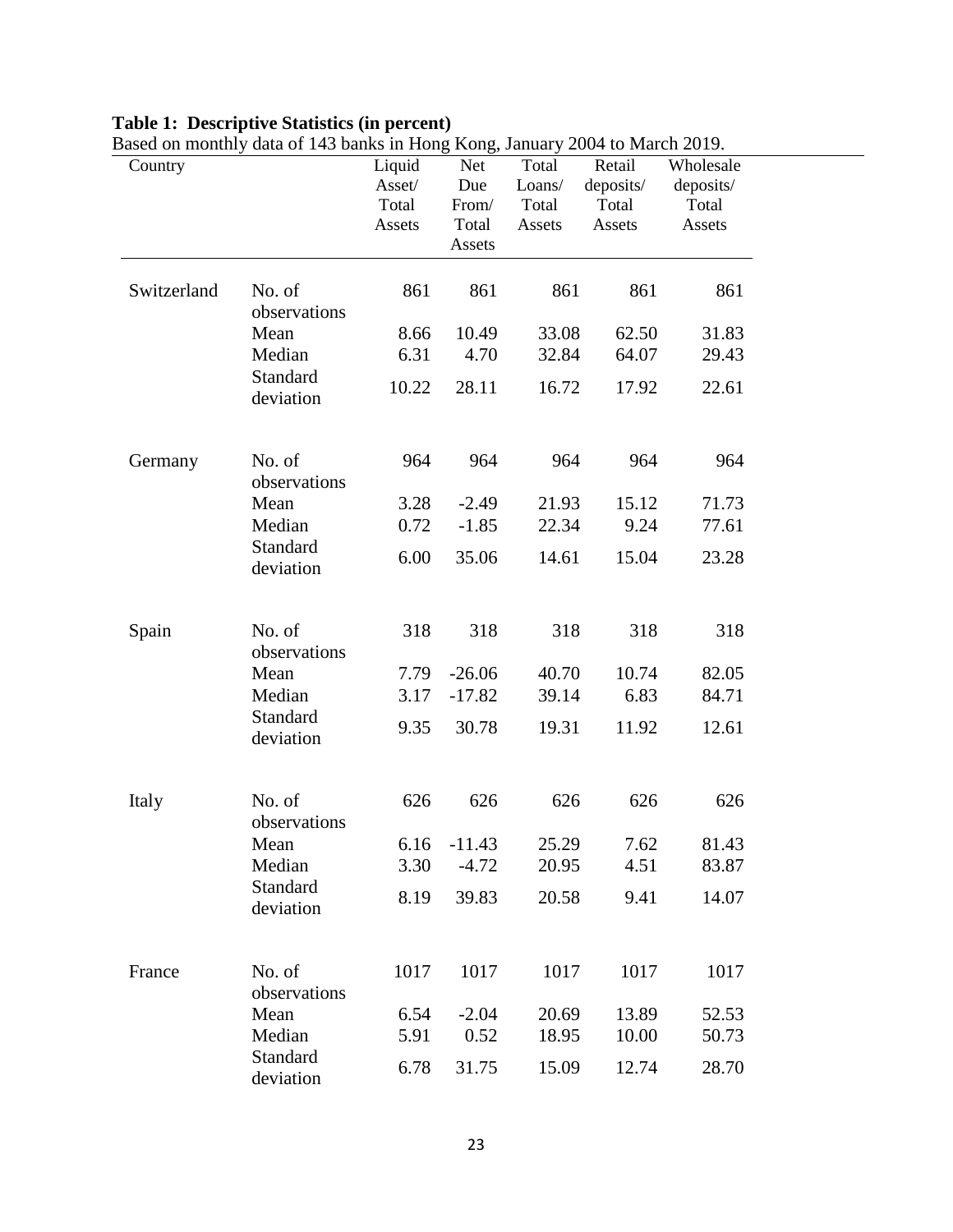| UK        | No. of               | 883   | 883      | 883   | 883   | 883   |  |
|-----------|----------------------|-------|----------|-------|-------|-------|--|
|           | observations<br>Mean | 10.95 | 2.76     | 30.08 | 43.16 | 33.89 |  |
|           | Median               | 9.09  | 0.00     | 33.86 | 37.25 | 20.55 |  |
|           | Standard             |       |          |       |       |       |  |
|           | deviation            | 10.40 | 28.62    | 19.29 | 28.00 | 30.48 |  |
|           |                      |       |          |       |       |       |  |
|           | No. of               | 2027  | 2027     | 2027  | 2027  | 2027  |  |
| Japan     | observations         |       |          |       |       |       |  |
|           | Mean                 | 3.65  | $-30.05$ | 31.22 | 14.55 | 73.13 |  |
|           | Median               | 2.24  | $-22.93$ | 28.97 | 9.37  | 78.76 |  |
|           | Standard             | 4.78  | 38.38    | 23.72 | 13.81 | 26.92 |  |
|           | deviation            |       |          |       |       |       |  |
|           |                      |       |          |       |       |       |  |
| <b>US</b> | No. of               | 1880  | 1880     | 1880  | 1880  | 1880  |  |
|           | observations         |       |          |       |       |       |  |
|           | Mean                 | 4.88  | 7.94     | 23.06 | 43.13 | 41.47 |  |
|           | Median               | 1.39  | 4.09     | 16.94 | 42.28 | 38.08 |  |
|           | Standard             | 8.52  | 32.96    | 24.80 | 28.10 | 29.05 |  |
|           | deviation            |       |          |       |       |       |  |
|           |                      |       |          |       |       |       |  |
| China     | No. of               | 1681  | 1681     | 1681  | 1681  | 1681  |  |
|           | observations         |       |          |       |       |       |  |
|           | Mean                 | 4.89  | $-1.03$  | 44.10 | 53.86 | 23.48 |  |
|           | Median               | 3.97  | 1.36     | 43.01 | 59.54 | 19.93 |  |
|           | Standard             | 4.95  | 12.45    | 10.13 | 21.88 | 18.85 |  |
|           | deviation            |       |          |       |       |       |  |
|           |                      |       |          |       |       |       |  |
| Other     | No. of               | 13337 | 13337    | 13337 | 13337 | 13337 |  |
|           | observations         |       |          |       |       |       |  |
|           | Mean                 | 4.03  | $-5.57$  | 32.59 | 36.45 | 49.29 |  |
|           | Median               | 1.34  | $-2.12$  | 32.47 | 31.34 | 51.10 |  |
|           | Standard             | 7.17  | 30.22    | 20.80 | 28.14 | 28.66 |  |
|           | deviation            |       |          |       |       |       |  |
| Local     | No. of               | 1352  | 1352     | 1352  | 1352  | 1352  |  |
|           | observations         |       |          |       |       |       |  |
|           | Mean                 | 7.72  | 1.88     | 33.10 | 72.12 | 2.90  |  |
|           | Median               | 4.72  | 0.18     | 41.32 | 74.02 | 1.85  |  |
|           | Standard             | 9.40  | 3.03     | 19.63 | 12.75 | 3.43  |  |
|           | deviation            |       |          |       |       |       |  |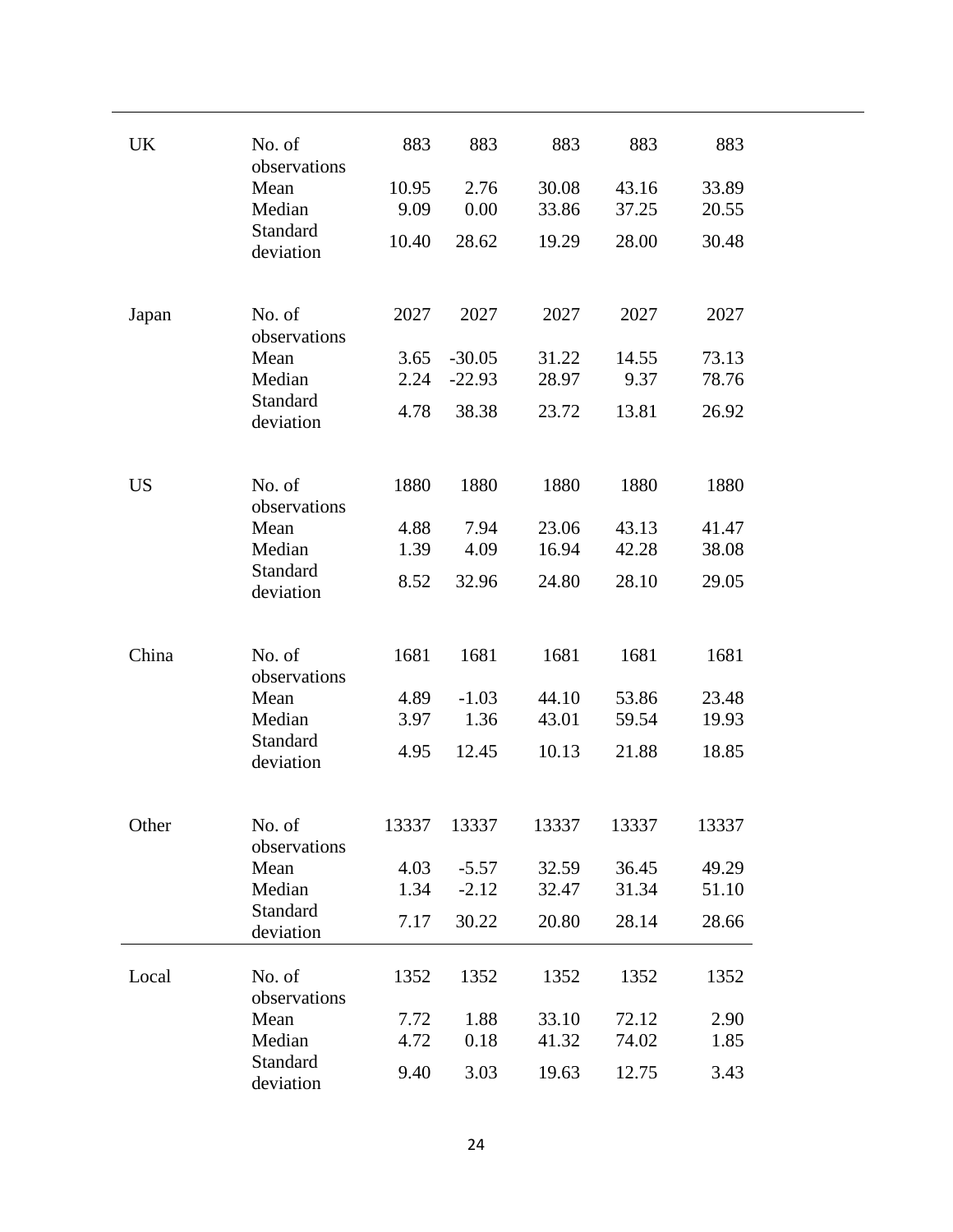| roreign bank s parent was from the O.D., Zero binci wise.<br>Dependent variable | <b>Coefficient Standard error</b> |             |         |  |
|---------------------------------------------------------------------------------|-----------------------------------|-------------|---------|--|
|                                                                                 |                                   |             |         |  |
| Change in Liquid Assets to Total Assets in<br>percentage points                 | Shock                             | 3.53        | (2.35)  |  |
|                                                                                 | Intercept                         | 4.99***     | (1.45)  |  |
| Change in Net Due to Total Assets in percentage                                 |                                   |             |         |  |
| points                                                                          | Shock                             | 3.20        | (3.02)  |  |
|                                                                                 | Intercept                         | $-3.12**$   | (1.42)  |  |
| Percent change in Total Loans                                                   | Shock                             | $-47.93***$ | (10.91) |  |
|                                                                                 | Intercept                         | 27.48***    | (5.77)  |  |
| Percent change in Loans for use in Hong Kong                                    | Shock                             | $-47.28***$ | (9.84)  |  |
|                                                                                 | Intercept                         | 18.45***    | (3.54)  |  |
| Percent change in Loans for use outside Hong Kong                               | <b>Shock</b>                      | $-23.39$    | (63.11) |  |
|                                                                                 | Intercept                         | 44.59***    | (12.38) |  |
| Percent change in Total Assets                                                  | Shock                             | $-30.82***$ | (8.21)  |  |
|                                                                                 | Intercept                         | 24.52***    | (3.80)  |  |
| Change in Total Loans to Total Assets in percentage                             |                                   |             |         |  |
| points                                                                          | Shock                             | $-2.36$     | (2.75)  |  |
|                                                                                 | Intercept                         | 0.06        | (0.88)  |  |
| Change in Retail Deposits to Total Assets in                                    | <b>Shock</b>                      | $4.76*$     | (2.41)  |  |
| percentage points                                                               | Intercept                         | 0.87        | (1.12)  |  |
|                                                                                 |                                   |             |         |  |
| Change in Wholesale Deposits to Total Assets in<br>percentage points            | Shock                             | $-3.95$     | (3.34)  |  |
|                                                                                 | Intercept                         | 0.81        | (1.07)  |  |
| Change in noninterest income to total income in                                 |                                   |             |         |  |
| percentage points                                                               | <b>Shock</b>                      | $-4.08$     | (4.15)  |  |
|                                                                                 | Intercept                         | $21.41***$  | (1.99)  |  |

## **Table 2: US financial crisis on foreign banks in Hong Kong, 2007:Q2 to 2009:Q4**

WLS regression estimates of:  $\Delta Y_{it} = \alpha t + \beta t$  (Shock<sub>it</sub>) +  $\varepsilon_{it}$ , where Shock<sub>it</sub> equals one if the i<sup>th</sup> foreign bank's parent was from the U.S., zero otherwise.

Note: Robust standard errors are in parenthesis. \*\*\*, \*\*, \* indicate significance at the 1% 5% and 10% level respectively.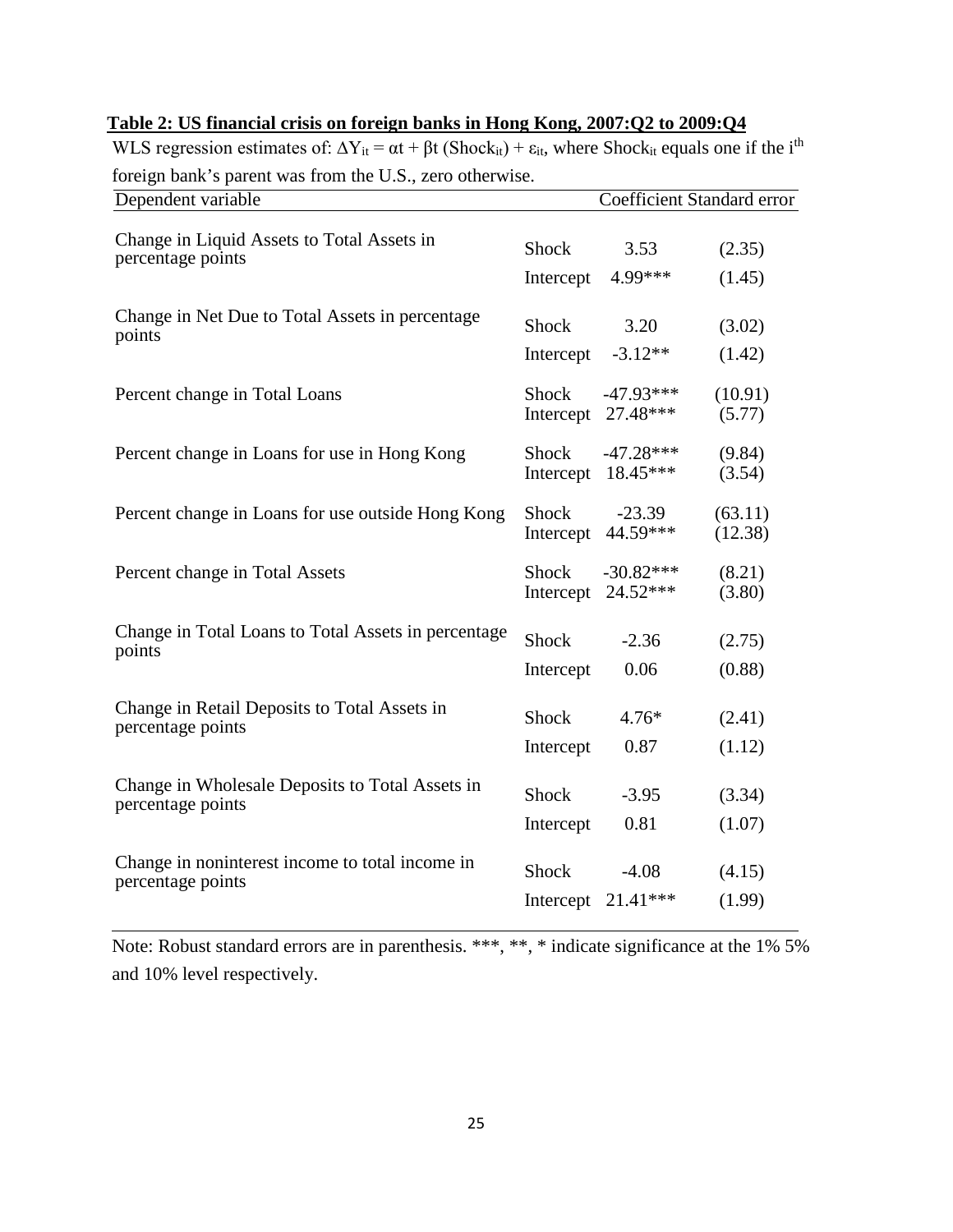| х.<br>Dependent variable                            | Coefficient Standard error |                                  |                    |  |
|-----------------------------------------------------|----------------------------|----------------------------------|--------------------|--|
| Change in Liquid Assets to Total Assets in          | Shock                      | 3.22                             | (2.19)             |  |
| percentage points                                   | Intercept                  | $-1.09$                          | (0.81)             |  |
| Change in Net Due to Total Assets in percentage     | Shock                      | $-7.43$                          | (5.02)             |  |
| points                                              | Intercept                  | $-3.38*$                         | (1.90)             |  |
| Percent change in Total Loans                       | Shock                      | $-60.13**$                       | (29.58)            |  |
|                                                     | Intercept                  | 92.53***                         | (18.65)            |  |
| Percent change in Loans for use in Hong Kong        | Shock                      | $-30.76$                         | (30.35)            |  |
|                                                     | Intercept                  | 62.78***                         | (14.92)            |  |
| Percent change in Loans for use outside Hong Kong   | Shock                      | 210.98***<br>Intercept 243.05*** | (37.48)<br>(27.70) |  |
| Percent change in Total Assets                      | Shock                      | $-68.95***$                      | (10.66)            |  |
|                                                     | Intercept                  | 45.81***                         | (6.22)             |  |
| Change in Total Loans to Total Assets in percentage | Shock                      | 1.68                             | (2.21)             |  |
| points                                              | Intercept                  | $6.24***$                        | (1.21)             |  |
| Change in Retail Deposits to Total Assets in        | Shock                      | $4.33**$                         | (1.91)             |  |
| percentage points                                   | Intercept                  | $-3.42***$                       | (1.00)             |  |
| Change in Wholesale Deposits to Total Assets in     | Shock                      | $-8.15**$                        | (3.33)             |  |
| percentage points                                   | Intercept                  | 0.95                             | (0.70)             |  |
| Change in noninterest income to total income in     | Shock                      | $11.24***$                       | (3.55)             |  |
| percentage points                                   | Intercept                  | $-5.35***$                       | (1.39)             |  |

# **Table 3: Euro debt crisis on foreign banks in Hong Kong, 2009:Q4 to 2012:Q4**

WLS regression estimates of:  $\Delta Y_{it} = \alpha t + \beta t$  (Shock<sub>it</sub>) +  $\varepsilon_{it}$ , where Shock<sub>it</sub> equals one if the i<sup>th</sup> foreign branch's parent was from euro area, zero otherwise.

Note: Robust standard errors are in parenthesis. \*\*\*, \*\*, \* indicate significance at the 1% 5% and 10% level respectively.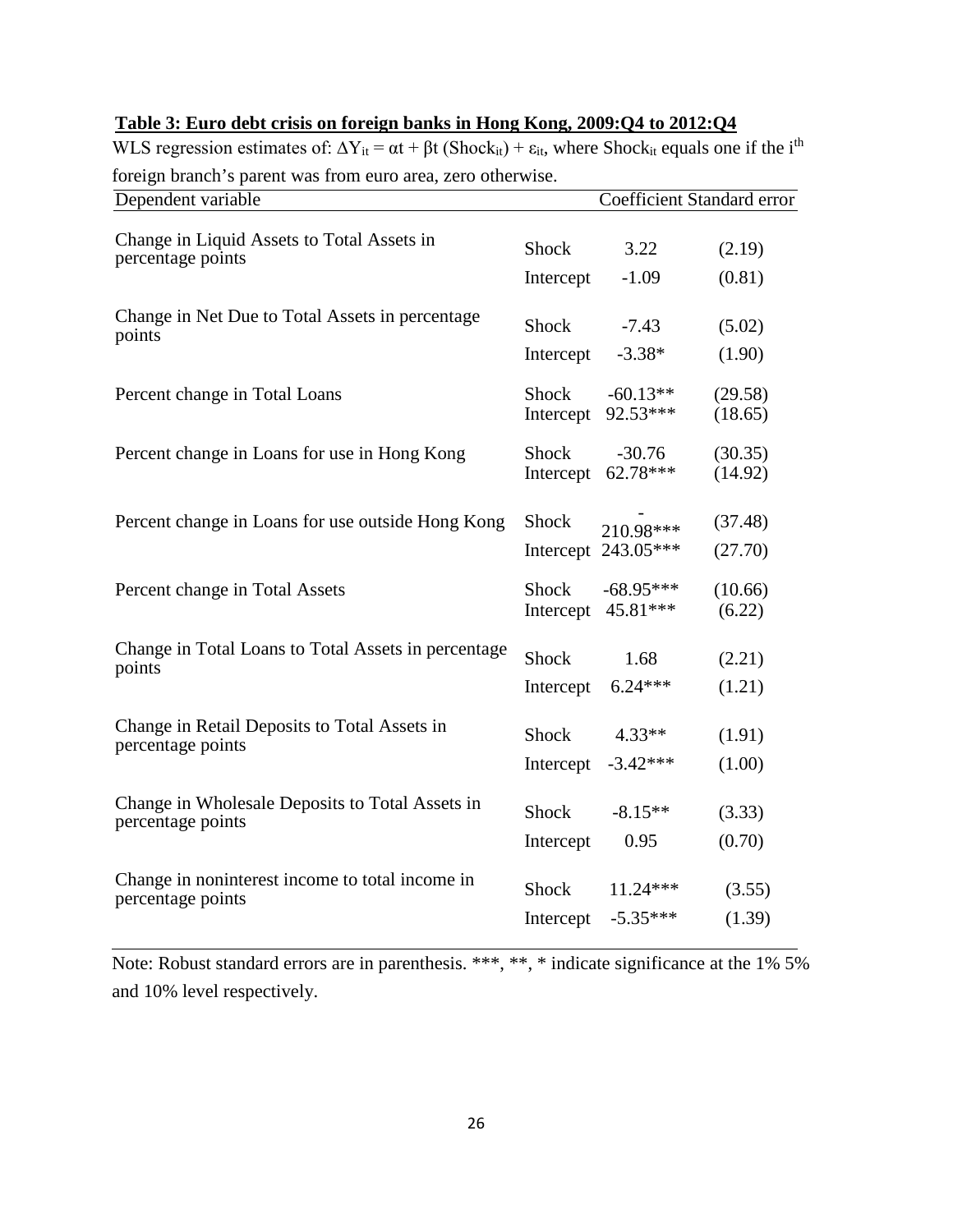# **Table 4: QEs on foreign banks in Hong Kong, 2008:Q3 to 2019:Q1**

WLS regression estimates of:  $\Delta Y_{it} = \alpha t + \beta 1 t$  (USQE<sub>it</sub>) +  $\beta 2t$  (UKQE<sub>it</sub>) +  $\beta 3t$  (ECBQE<sub>it</sub>) +  $\beta$ 4t (JAPQE<sub>it</sub>) +  $\varepsilon$ <sub>it</sub>, where USQE<sub>it</sub> equals 1 if the i<sup>th</sup> foreign bank's parent was from the U.S., 0 oherwise; UKQE<sub>it</sub> equals 1 if the i<sup>th</sup> foreign bank's parent was from the U.K., 0 otherwise; ECBQE<sub>it</sub> equals 1 if the i<sup>th</sup> foreign bank's parent was from the euro area, 0 otherwise; JAPQ $E_{it}$  equals 1 if the i<sup>th</sup> foreign bank's parent was from Japan., 0 otherwise.

| Dependent variable                                |              | Coefficient  | Standard<br>error |
|---------------------------------------------------|--------------|--------------|-------------------|
| Change in Liquid Assets to Total Assets in        |              |              |                   |
| percentage points                                 | <b>USQE</b>  | 1.04         | (3.69)            |
|                                                   | <b>UKQE</b>  | $-6.29$      | (3.80)            |
|                                                   | <b>ECBQE</b> | $-3.76**$    | (1.76)            |
|                                                   | <b>JAPQE</b> | $-3.60***$   | (1.29)            |
|                                                   | Intercept    | $8.53***$    | (1.13)            |
| Change in Net Due to Total Assets in percentage   |              |              |                   |
| points                                            | <b>USQE</b>  | $-8.48*$     | (4.56)            |
|                                                   | <b>UKQE</b>  | $-27.40***$  | (6.74)            |
|                                                   | <b>ECBQE</b> | $-27.88***$  | (8.05)            |
|                                                   | <b>JAPQE</b> | $-25.37***$  | (6.29)            |
|                                                   | Intercept    | 0.10         | (1.73)            |
|                                                   |              |              |                   |
| Percent change in Total Loans                     | <b>USQE</b>  | $-27.75$     | (49.42)           |
|                                                   | <b>UKQE</b>  | $-304.71***$ | (18.26)           |
|                                                   | <b>ECBQE</b> | $-5.41$      | (122.44)          |
|                                                   | <b>JAPQE</b> | $-16.33$     | (43.80)           |
|                                                   | Intercept    | 205.22***    | (18.26)           |
| Percent change in Loans for use in Hong Kong      | <b>USQE</b>  | 17.64        | (64.65)           |
|                                                   | <b>UKQE</b>  | $-263.41***$ | (16.26)           |
|                                                   | <b>ECBQE</b> | $-41.86$     | (79.60)           |
|                                                   | <b>JAPQE</b> | $-54.82$     | (43.25)           |
|                                                   | Intercept    | 163.41***    | (16.26)           |
|                                                   |              |              |                   |
| Percent change in Loans for use outside Hong Kong | <b>USQE</b>  | $-211.71***$ | (50.86)           |
|                                                   | <b>UKQE</b>  | $-510.07***$ | (41.03)           |
|                                                   | <b>ECBQE</b> | $-60.67$     | (152.45)          |
|                                                   | <b>JAPQE</b> | 40.43        | (65.88)           |
|                                                   | Intercept    | 411.90***    | (40.98)           |
| Percent change in Total Assets                    | <b>USQE</b>  | $-124.36***$ | (24.90)           |
|                                                   | <b>UKQE</b>  | $-206.08***$ | (17.03)           |
|                                                   | <b>ECBQE</b> | $-154.37***$ | (22.97)           |
|                                                   | <b>JAPQE</b> | $-61.75**$   | (30.29)           |
|                                                   | Intercept    | 165.82***    | (17.03)           |
|                                                   |              |              |                   |